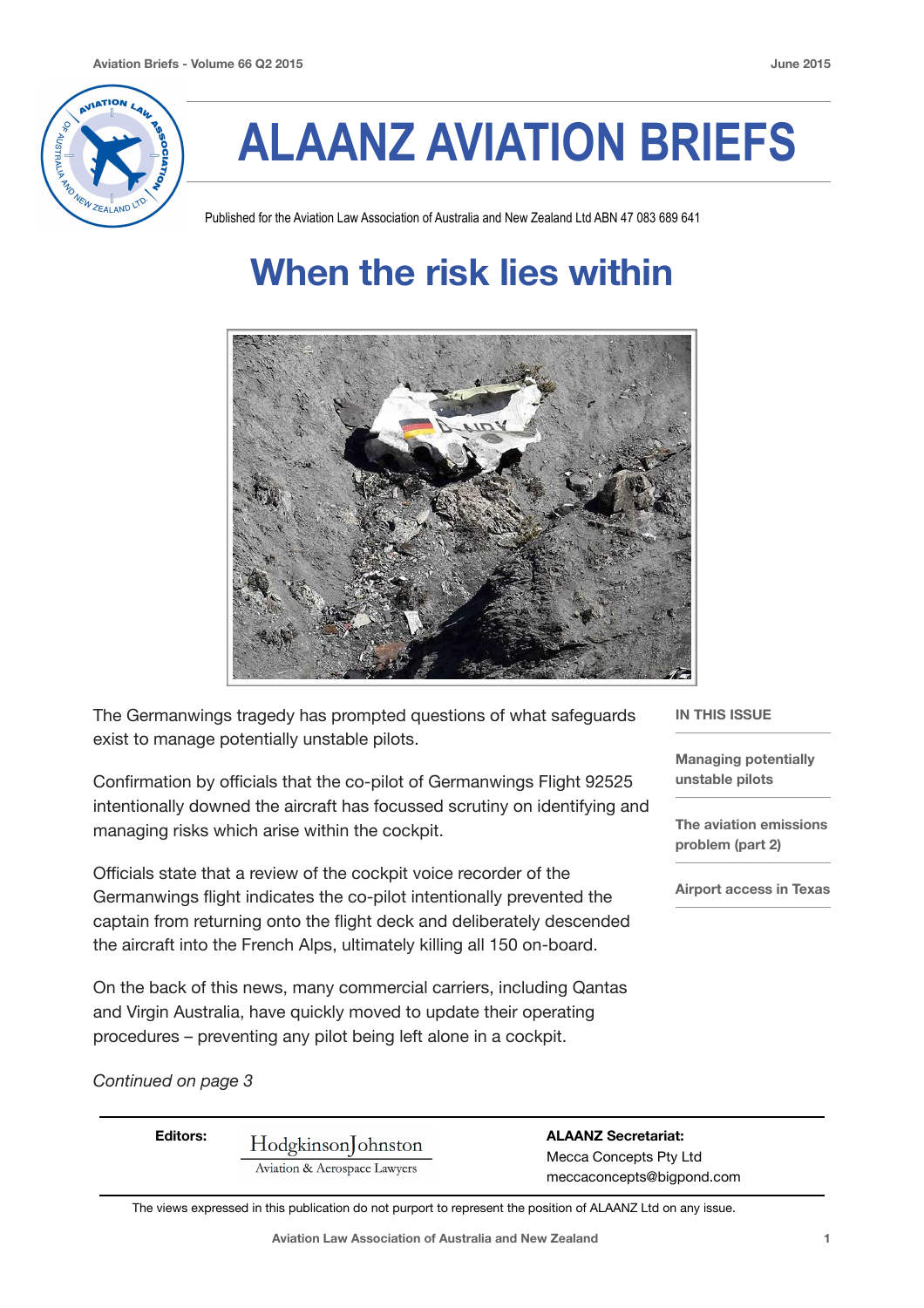## **Table of Contents**

| When the risk lies within                                      |    |
|----------------------------------------------------------------|----|
| When the risk lies within (from page 1)                        |    |
| The aviation emissions problem                                 |    |
| 'Unmanned and Uncontrolled:' The legality of UAS operations*   | 12 |
| A Texas-sized fight over airport access                        |    |
| Post traumatic stress disorder as compensable 'bodily injury'? |    |
| <b>Editors</b>                                                 | 24 |
| <b>Contributors</b>                                            | 24 |
| Questions/contributions                                        |    |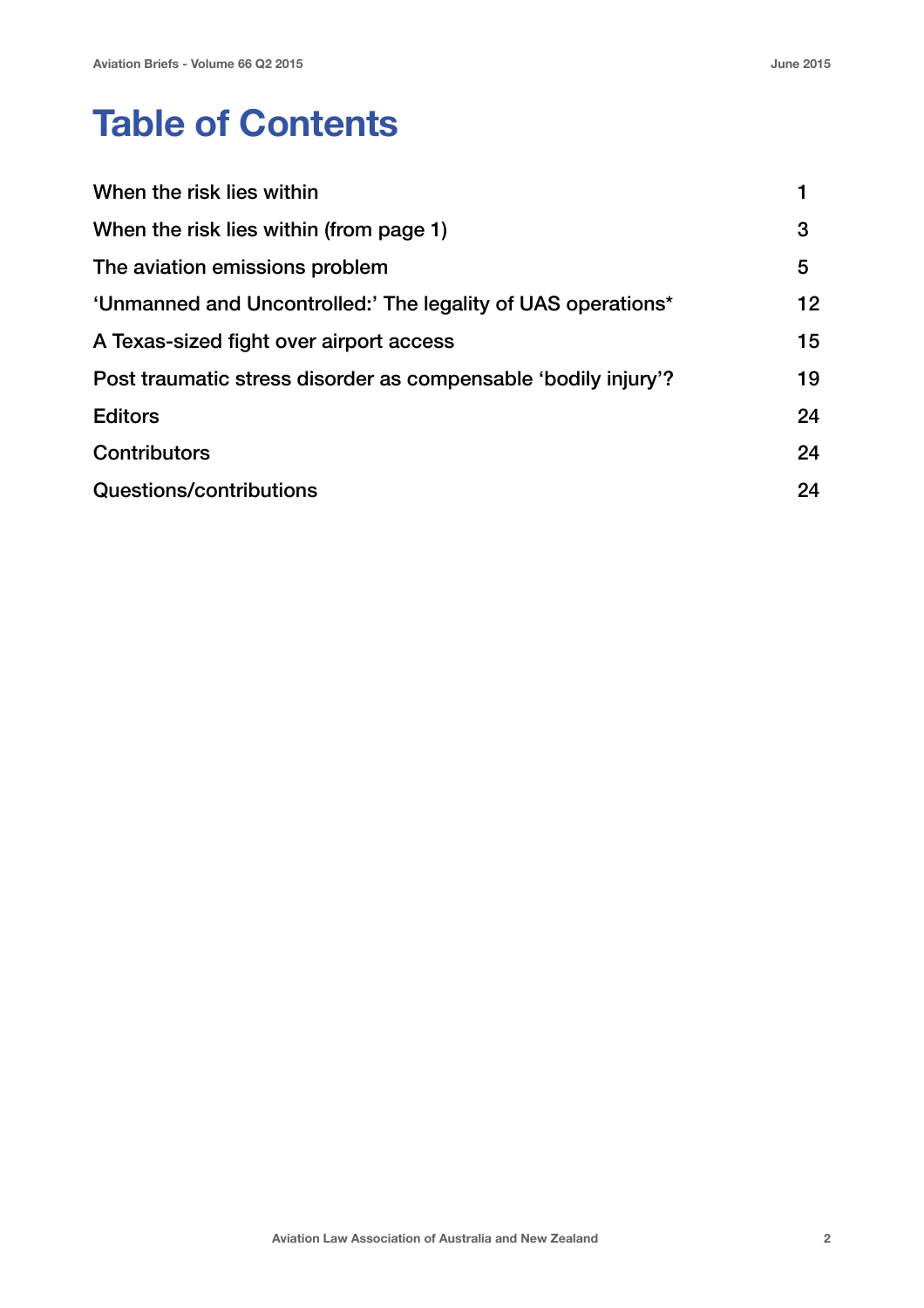## **When the risk lies within** (from page 1)

### **Christian Breen**

However, questions need to be asked as to whether these procedural changes, as they currently stand, are practical and effective, and whether the aviation industry ought be doing more to address the crux of the issue: pilot mental health.

#### Instances of pilot breakdown

Although instances of pilots suffering mental health emergencies during flight are rather rare, there have been occurrences prior to the Germanwings tragedy.

In 2012, a JetBlue pilot left the cockpit and commenced running through the cabin shouting irrationally about religion and terrorism. He was ultimately restrained and the co-pilot made an emergency landing. The pilot has recently commenced proceedings against JetBlue for damages in excess of \$16 million, alleging the airline failed to identify the 'warning signs' and recognise his mental illness.

In 1999, officials concluded that the co-pilot of an EgyptAir plane had intentionally downed the aircraft into the ocean shortly after take-off from JFK airport. All 217 onboard perished.

While such occurrences are exceptional, these events can be catastrophic and quickly gather worldwide attention. How the aviation industry manages these risks is therefore a crucial question and one the general public is eager to have answered. As noted by Australian Deputy Prime Minister, Warren Truss:

*WHILE THE GERMANWINGS TRAGEDY OCCURRED A LONG WAY FROM AUSTRALIA, IT IS IMPORTANT THAT THE TRAVELLING PUBLIC ARE REASSURED THAT ALL REASONABLE MEASURES ARE BEING TAKEN TO ENSURE THE SAFETY AND SECURITY OF THE AVIATION SECTOR.*

### The 'Rule of Two'

Following the 9/11 hijackings, procedures and standards were put in place to increase security around the flight deck, including that certain aircraft install an enhanced, hardened flight deck door. Australian regulations also required the door to remain locked for the duration of the flight, except when necessary to allow a person to enter or leave the cockpit. During flight, access to the flight deck had to be authorised by the pilot in command. The regulations though did not require airlines to replace a pilot who temporarily leaves the cockpit.

In the aftermath of the Germanwings tragedy, regulators and carriers around the globe are now amending their policies to require that two members of the operating crew or authorised persons remain in the cockpit at all times in-flight. In Australia, airlines must immediately update their Standard Operating Procedure to adopt this requirement for all regular passenger transport services where the aircraft has a seating capacity of 50 and above.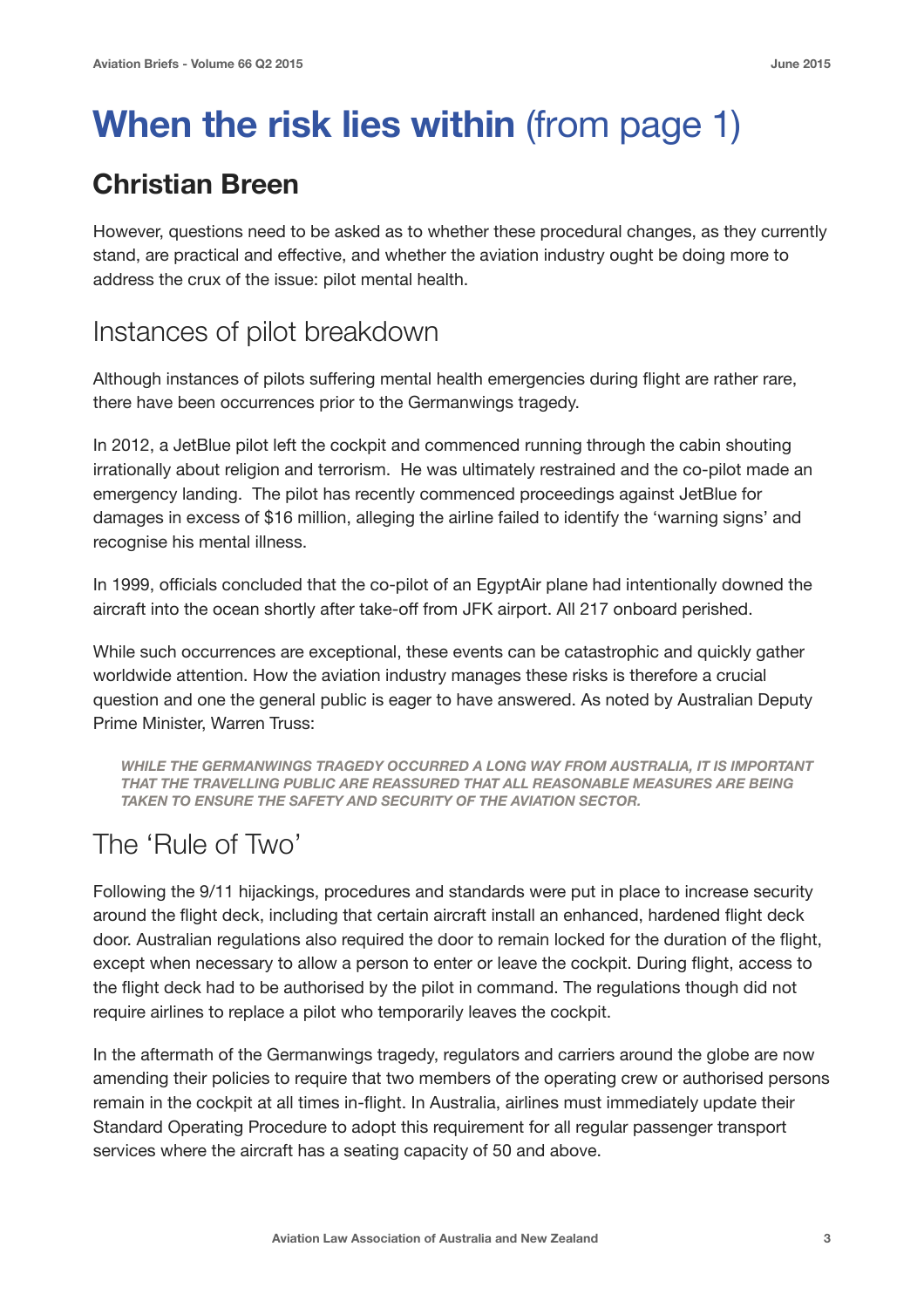At this stage, or at least until the effectiveness of these arrangements are reviewed again in 12 months time, the pilot in command of the aircraft retains operational discretion on the application of the 'Rule of Two' requirements which will be dependent on flight crew circumstances. However, one might question the practicality of this requirement.

### Mental health of pilots

While the aviation industry has been quick to respond to the Germanwings tragedy, many are still wondering if enough is currently being done to monitor and manage the mental health of our airline pilots.

On the back of Lufthansa admitting it was aware of the Germanwings co-pilot's 'previous episode of severe depression' in 2009, officials are now turning their attention to how (if at all) this was managed post-2009 and whether Lufthansa implemented and followed an appropriate and safe procedure in allowing the co-pilot into the cockpit.

While Australian pilots undergo thorough psychiatric testing during pre-employment recruitment, ongoing assessment of their mental health could be better targeted. Airline pilots under the age of 40 are subject to annual medical reviews, while those over 40 are examined every six months. CASA does require these periodic medical assessments to include review of psychiatric problems and substance abuse. However, the ongoing screening or testing of pilot's mental health is sometimes as simple a completing a form or answering frank and superficial questions from the designated aviation medical examiner such as 'Are you suicidal?' Although there are understandable cautions in rigorously and regularly testing a pilot's mental health, it seems the current system has clear failings.

In addition to employing the 'Rule of Two,' Mr Truss says aviation agencies will continue to work with the aviation industry and airline staff to review the requirements for medical testing, including for mental health. He has not though indicated what such review will entail, nor have any practical changes to the current system been proposed.

### Moving forward from Germanwings

While the implementation of the 'Rule of Two' may well reduce the risk of pilot sabotage (or, for instance, a pilot disabling re-entry to the cockpit and then becoming unconscious or incapacitated), it may require monitoring and refining to safeguard against unintended consequences.

It is expected that much will turn on what constitutes an 'authorised' person, as well as the pilot in command's discretion to apply the 'Rule of Two.' While it is certainly a positive step forward, the aviation industry ought be cautious not to overshadow the primary issues at play: pilot mental health. Perhaps the focus should now turn to whether current procedures adequately monitor and manage the mental health of our pilots.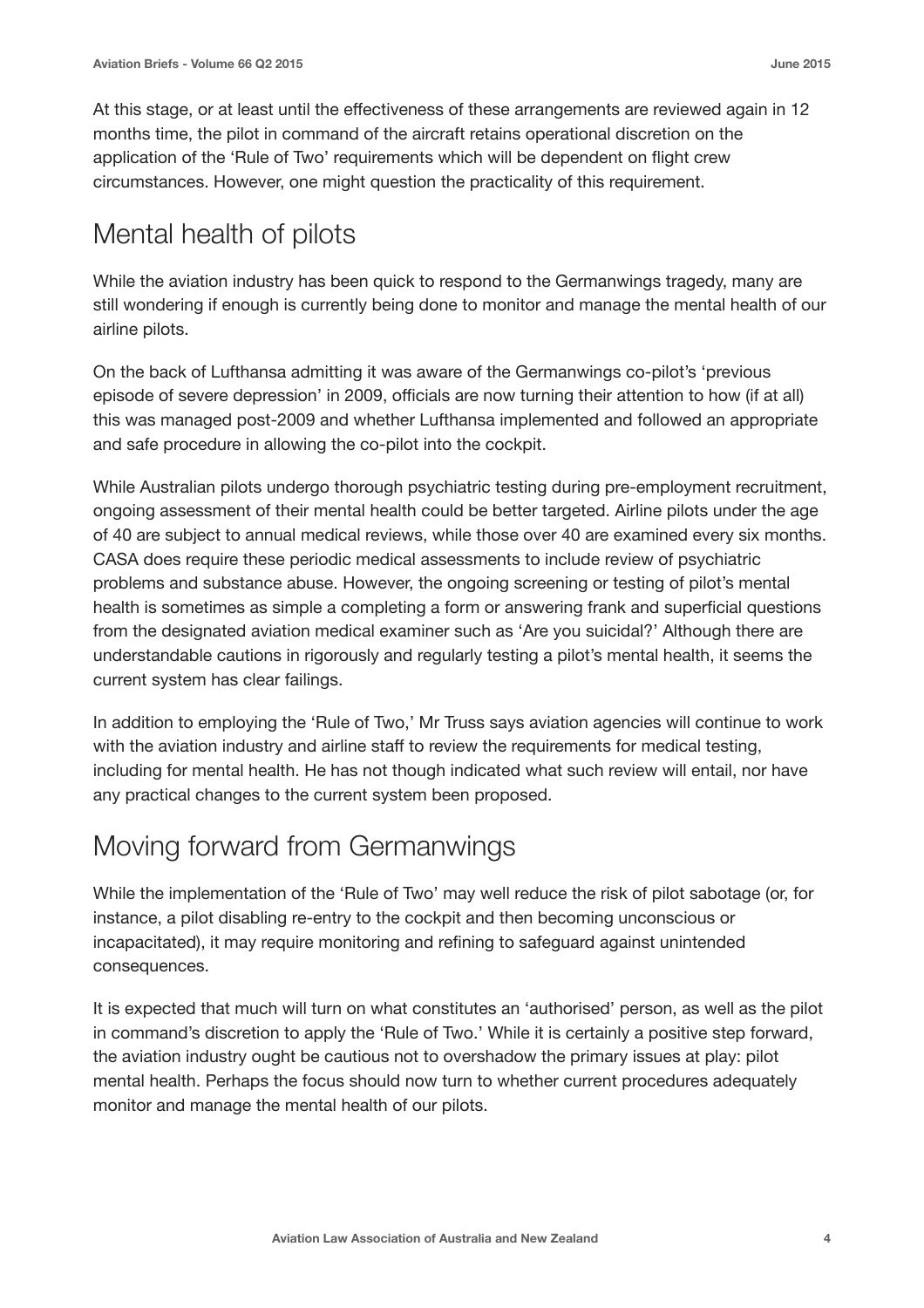## **The aviation emissions problem**

#### **David Hodgkinson and Rebecca Johnston**

*This is the second of a two-part article, the first part of which appeared in Volume 65 Q1 2015*

#### Post-Assembly: Inclusion of emission from all flights within EU airspace

Notwithstanding the ICAO Assembly's Resolution, the European Commission later in October 2013 released a proposal on the inclusion in the EU ETS from 2014 of emissions within European airspace from all international flights (EU and non-EU) to and from EU airports.

In response, IATA stated:

*FOLLOWING AN HISTORIC AGREEMENT BY ICAO STATES IN OCTOBER TO DEVELOP A MARKET-BASED MEASURE (MBM) AND A REJECTION OF UNILATERALLY-IMPOSED NATIONAL OR REGIONAL SCHEMES, IT WAS WITH DISBELIEF AND SHOCK THAT WE RECEIVED THE NEWS THAT EUROPE IS RETURNING TO ITS MISGUIDED INTENTIONS ... IT [THE EU PROPOSAL] WOULD TAKE US BACK TO THE BRINK OF A TRADE WAR, A SITUATION THE INDUSTRY CERTAINLY WOULD WANT TO AVOID.* 

We know now, of course, that the EU backed down from their decision to let the clock run out.

#### **Airspace regulation proposed by the U.S.**

Regulation of airspace had been proposed and supported by the U.S. at ICAO as a means by which, post-Assembly, the EU could take forward the inclusion of aviation in its ETS. Such support notwithstanding, members of both the U.S. House of Representatives Committee on Transportation and Infrastructure and the Subcommittee on Aviation wrote to the Secretary of the U.S. Department of Transportation in November 2013, stating that such regulation 'violates the spirit and the letter of the ICAO agreement, as it would unilaterally be applied to portions of U.S. flights to and from the EU ... the ETS amendment currently being considered in the EU flouts the agreed upon framework developed by the ICAO.'

The Committee and Subcommittee members also stated that, if the proposed amendment was adopted by the European Parliament and Council, the Secretary should exercise his authority under the *ETS Prohibition Act* and prohibit U.S. aircraft operators from participating in the EU ETS.

As of November 2014, the Secretary had not so exercised that authority.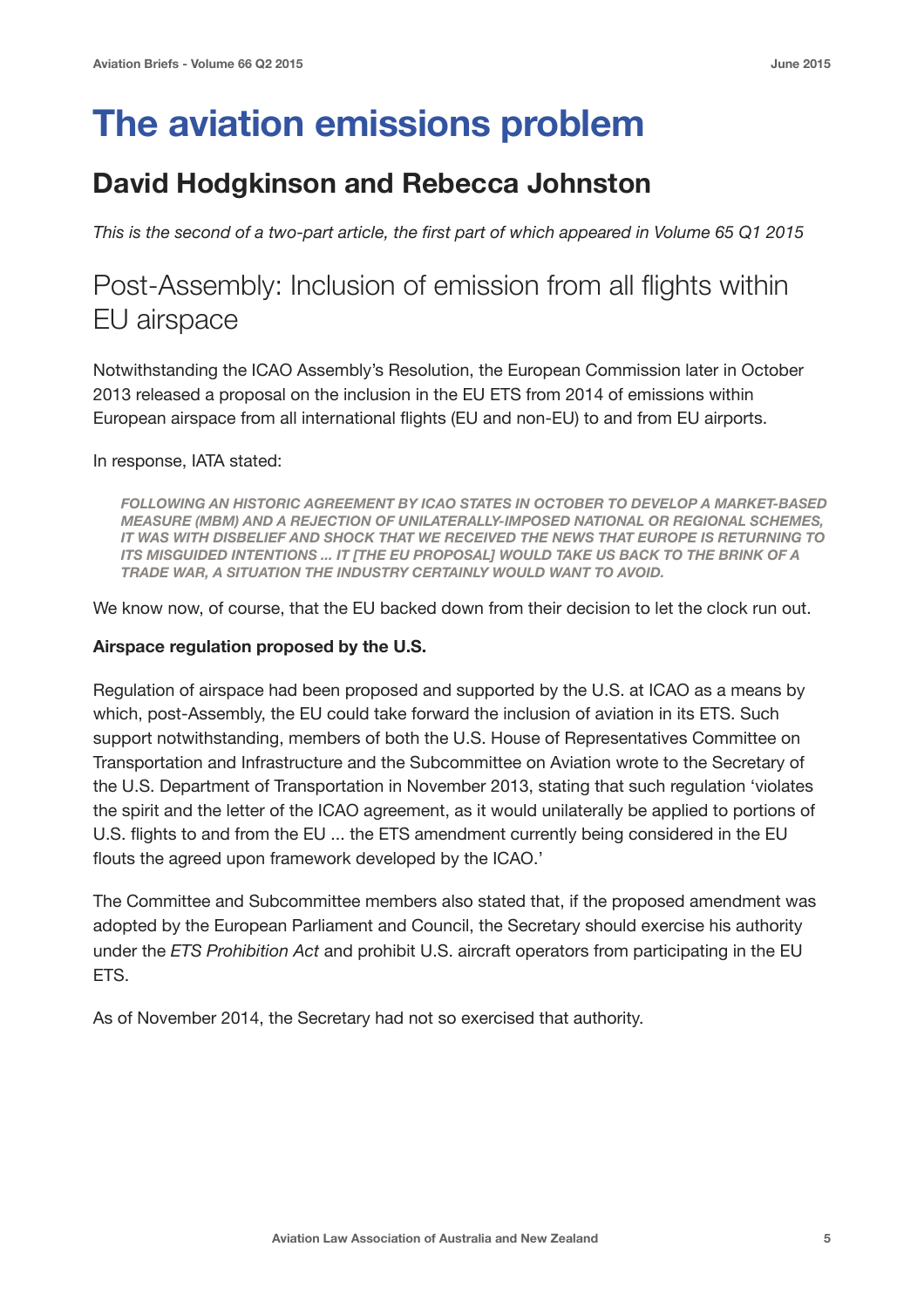### International climate change agreements – and the ICAO Assembly agreement

#### **'Agreements to agree'**

The ICAO outcome represents an agreement to agree' – an agreement to proceed with a roadmap towards a decision to be taken on a global MBM to address aviation emissions from international flights at the next ICAO Assembly in 2016, for implementation in 2020 (assuming agreement).

This approach is remarkably similar to the approach taken by the UNFCC and the Kyoto Protocol in addressing climate change generally.

In terms of the UNFCCC and the Kyoto Protocol, a 'Platform for Enhanced Action' on climate change, a non-binding agreement 'to develop a protocol, another legal instrument or an agreed outcome with legal force' under the UNFCCC and applicable to all parties – both developed and developing (and, thus, a breach in the traditional 'firewall' between developed and developing States, enshrined in the UNFCCC and the Kyoto Protocol) – was launched at the Durban climate change conference in 2011. The Protocol would come into effect in 2020. At Doha the following year, it was agreed that 'elements' of a draft negotiating text for such a document would be "considered" no later than the end of 2014, 'with a view' to a negotiating text before May 2015, for agreement later that year and then implementation in 2020. In other words, both developed and developing States would have emission reduction targets. For practical purposes, these reduction targets abolish the principle of States having common but differentiated responsibilities and respective capabilities.

In 2007 the non-binding UNFCCC/Kyoto Protocol Bali 'road map' was agreed with a view to a post-2012 agreement. In 2011 (at Durban) there was agreement to reach agreement in 2015 on a text with commitments to commence in 2020. In 2012, at Doha, interim procedural steps were agreed, and climate change finance work programmes were extended, or put off. A second commitment period was also agreed which will cover just 15% of global emissions, which includes no major emitter, and with existing targets being reviewed by the end of next year.

It can be argued that this is the illusion of progress, an argument perhaps reinforced when one considers that no new pledge to reduce emissions from a major emitting State was made at either Doha in 2012 or Warsaw in 2013 (there is a conference currently ongoing in Lima, Peru). Unsurprisingly, with every delay, the ambitions for a global climate change agreement increase.

There are clear parallels between the way the global emissions problem and the aviation emissions problem are being addressed. This is perhaps also unsurprising, particularly given that both problems are being addressed under the auspices of, and within a framework created by, the UN. There are, then, challenges for international climate change cooperation and governance. And as Lawrence Summers, a former U.S. Treasury Secretary and Harvard President, has said,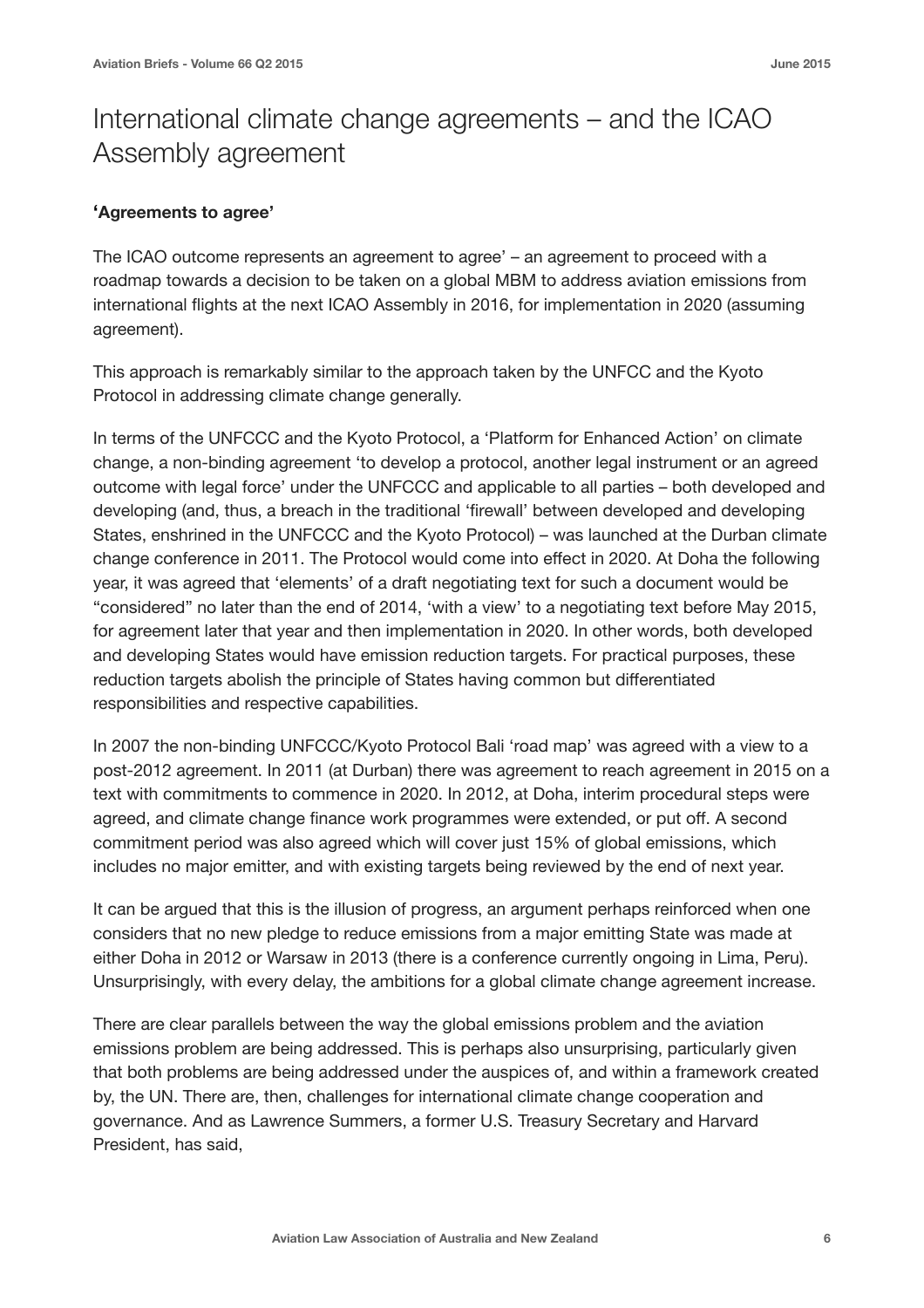*CONSIDERABLE IMAGINATION WILL BE REQUIRED AS TO HOW [GLOBAL] AGREEMENTS CAN BE MADE ATTRACTIVE TO THE MAJOR DEVELOPING COUNTRIES OR MADE TO BE EFFECTIVE WITHOUT THEIR PARTICIPATION.* 

#### **A 'Patchwork Quilt:' Aviation and the international climate change experience**

It has been argued that if ICAO cannot implement an effective agreement amongst its members, the laws of a unified approach to emission regulation will not be fruitful.

#### Chris Lyle of Air Transport Economics says this:

*THERE IS A PROSPECT OF A COMPLEX, OVERLAPPING AND POSSIBLY DUPLICATIVE PATCHWORK OF EMISSIONS REGIMES APPLYING TO AIR TRANSPORT ... HOWEVER, SUCH A PATCHWORK, WHILE BY NO MEANS IDEAL, IS NOT UNWORKABLE, AS ILLUSTRATED BY INDUSTRY'S ADMINISTRATIVE ABILITY TO DEAL WITH THE INCREASING PROLIFERATION OF TAXES, CHARGES AND DUTIES IN THE ARCHAIC BILATERAL ECONOMIC REGULATORY FRAMEWORK – WHILE CONTINUING TO AVOID PAYING TAXES ON FUEL FOR INTERNATIONAL FLIGHTS. VARIOUS OTHER ECONOMIC SECTORS ARE ALREADY AND INCREASINGLY COVERED BY DIFFERING CARBON PRICING REGIMES IN PLACE AROUND THE WORLD AND WHICH RELATE TO EACH OTHER WITHOUT AN OVERARCHING GLOBAL ACCORD.* 

Indeed, the workability of such a 'patchwork' approach draws some support from the international climate change experience generally. In terms of that experience, a survey of climate change law and policy at the national, sub-national and city levels reveals significant – and potentially significant – bottom up actions in both developed *and* developing States, and outside the top-down UNFCCC framework. This is in part because of the UN 'agreement to agree' approach and because deadlines for agreement keep getting pushed out.

For example, China has emissions trading pilot programs in five cities (including Beijing and Shanghai) and two provinces, and aims to establish a national ETS in the period 2016 – 2020. It also aims to reduce CO2 per unit of GDP by 40 – 45% relative to 2005. India has an ETS-like "Perform Achieve and Trade" initiative with intensity-based energy targets in a test phase, and a Renewable Energy Certificate System at the sub- national level.

Kazakhstan started a pilot phase ETS program in 2013, and then in January 2014 launched a two-year phase. South Korea's ETS begins in 2015 with three phases out to 2026, and with caps for facilities covering 60% of its emissions. The Brazilian Development Bank (BNDES) signed an agreement with the state of Rio de Janeiro to stimulate 'the development of a market for environmental assets.'

California, the world's ninth-largest economy, has a cap-and-trade ETS which sets a limit on sources responsible for 85% of its emissions, with the aim of achieving an 80% reduction on 1990 levels by 2050.

The U.S. Regional Greenhouse Gas Initiative (RGGI) comprises nine Northeastern and Mid-Atlantic State- level emissions trading schemes.

In Canada, the province of Quebec has a cap-and-trade program, and Alberta has an emissionsintensity based Specified Gas Emitters Regulation covering 45% of total emissions. This regulation is significant, as Alberta emits the highest amount of greenhouse gas emissions of any Canadian province, and accounts for about one-third of Canada's overall emissions.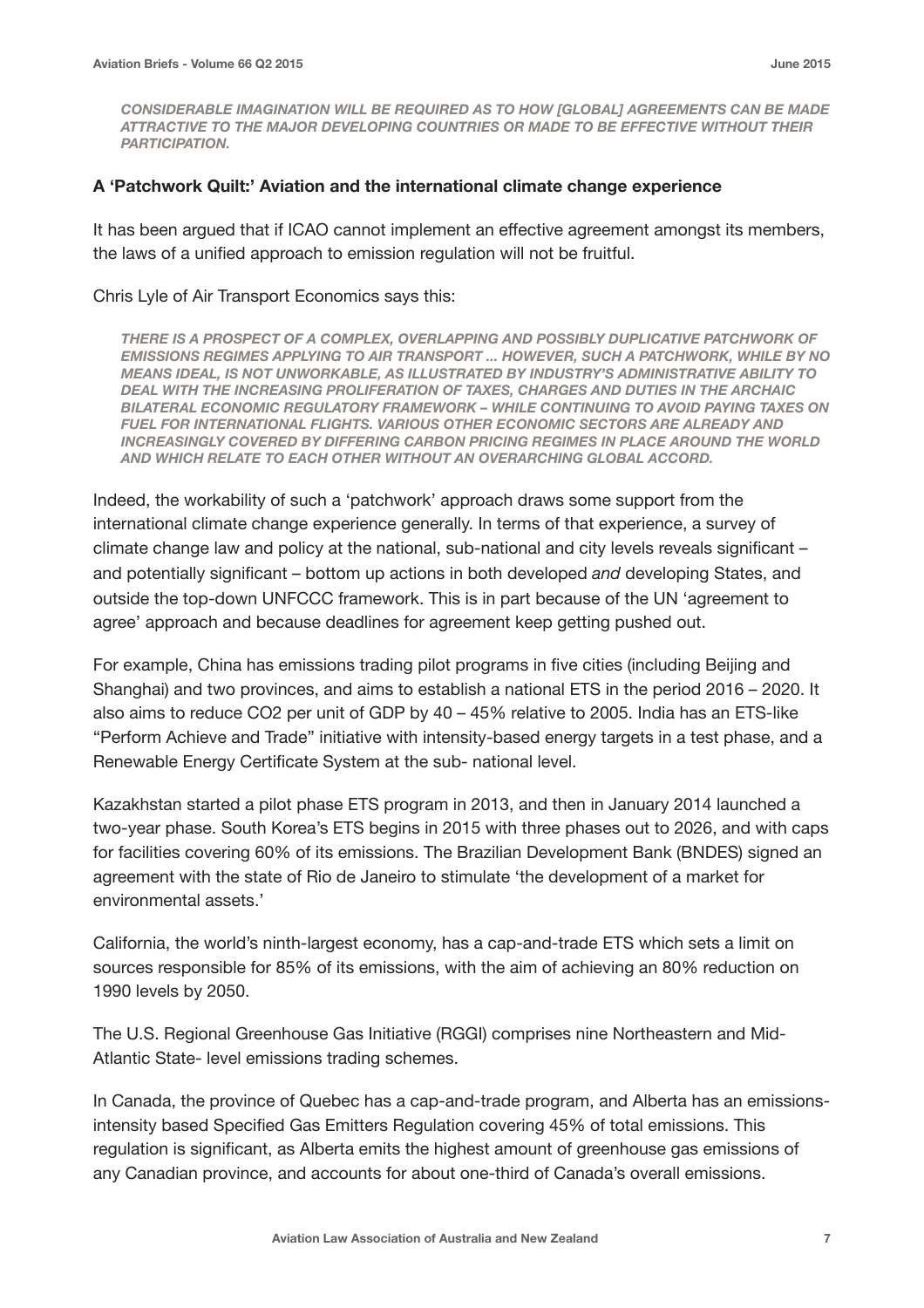None of the countries, states, provinces or cities mentioned above have – or ever will have – Kyoto targets.

And the U.S. – based Climate Policy Initiative (CPI), which charts the acceleration of national climate policy around the world, states that:

*[W]ITH GLOBAL NEGOTIATIONS STALLED, WE FOCUS ON NATIONAL AND SUBNATIONAL POLICY, BECAUSE THAT IS WHERE THE ACTION IS ... THE CLIMATE POLICY WORLD OF TODAY IS NATIONAL AND SUB-NATIONAL RATHER THAN GLOBAL.* 

These examples of subnational, national and international climate change regulations provide the prospect of hope that if ICAO fails to enact a unilateral agreement, the 'patchwork' will provide workable coverage.

#### **Design of any MBM**

Almost 5 years out from the proposed start date for a global aviation emissions MBM, there are a plethora of design issues to be addressed with regard to such a mechanism. These include mode of implementation, and whether liable entities would be airline corporations, or States, or a curious combination of both.

Another issue, one which is central to international climate change agreements, is that of developed and developing parties having 'common but differentiated responsibilities and respective capabilities' in dealing with climate change. Generally this question means developed countries 'should take the lead in combating climate change' and its effects.

There are a number of Articles in the Chicago Convention – the 1944 Convention on International Civil Aviation, the primary instrument governing international aviation and to which virtually all States are party – which refer to its provisions having 'uniform' application, and being applied 'without distinction as to nationality' (Articles 11 and 15 of the Chicago Convention). International climate negotiations have recently dealt with this issue by essentially doing away with it.

The proposed 2020 global climate change treaty will apply equally to developed and developing States. That's not the case for ICAO which clearly stated in its Assembly Resolution 17/2, adopted by the 38th Assembly on 4 October 2013, that:

*[T]HE DIFFERENT CIRCUMSTANCES, RESPECTIVE CAPABILITIES AND CONTRIBUTION OF DEVELOPING AND DEVELOPED STATES TO THE CONCENTRATION OF AVIATION GHG EMISSIONS IN THE ATMOSPHERE WILL DETERMINE HOW EACH STATE CONTRIBUTE[S] TO GLOBAL GOALS ...* 

In fact, excluding States on the basis of the 'common but differentiated responsibilities' principle as set out in the Resolution excludes States with less than a 1% share of total civil international activities (again, a UNFCCC principle but not a Chicago Convention one), and so exempts all but about 20 of the world's nations from taking part in any aviation ETS.

It will, then, be interesting to see how that issue is resolved, given that each of the 2020 putative global climate change and aviation agreements propose to treat developing States very differently – the former by including such States, the latter by excluding them.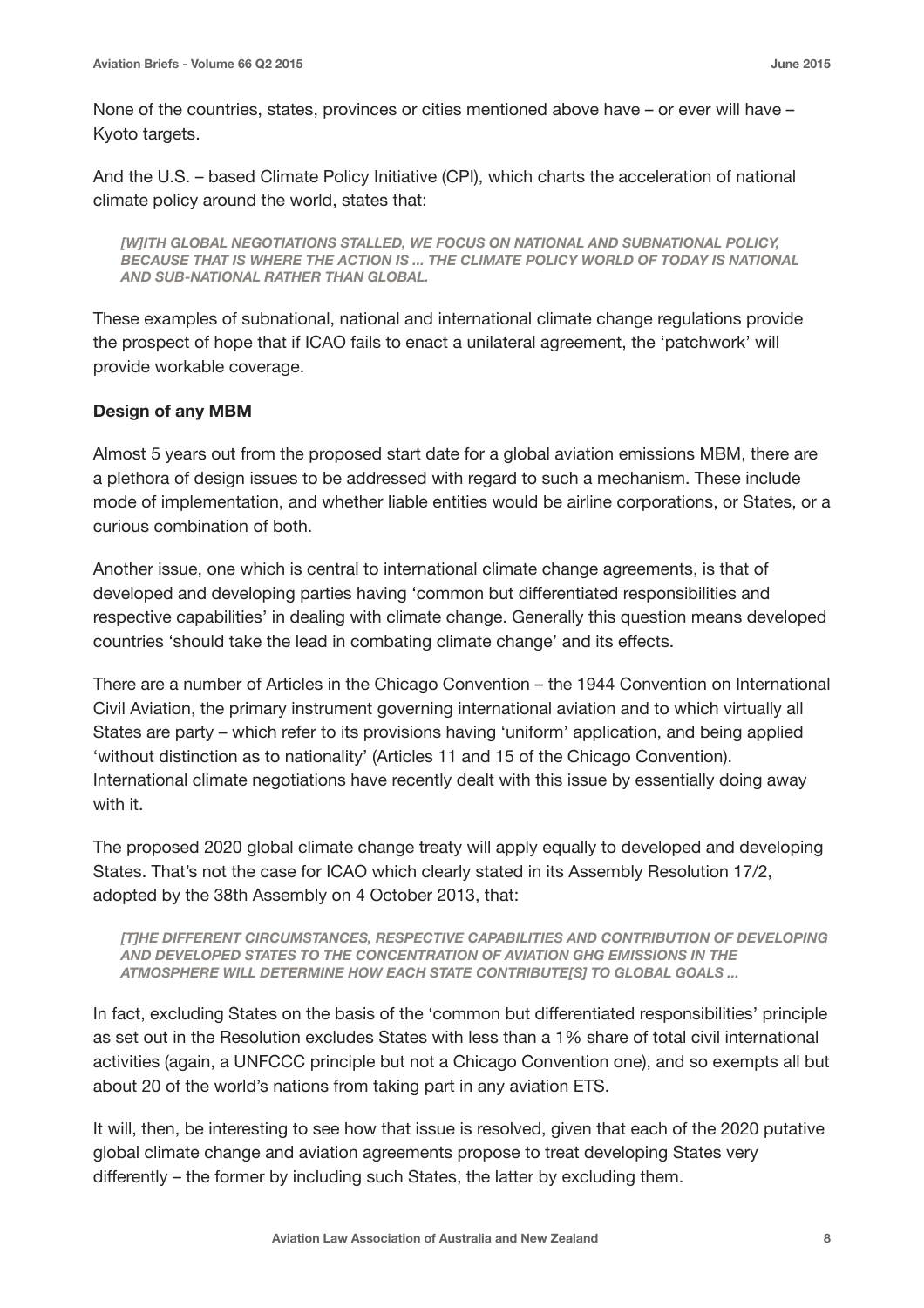### The issue post-ICAO Assembly: Can aviation's emissions really be reduced?

Recently published research shows that, no matter what the aviation industry does to reduce emissions, any such action will be outweighed by growth in air travel, even if significant (and contentious) mitigation measures come into force (and such measures are decades away at best).

In other words, can the aviation industry in the long term really reduce emissions – given that little has been done to date? Indeed, ICAO

LACKS THE LEGAL AUTHORITY TO FORCE COMPLIANCE IWITH MITIGATION MEASURESI ... AND *THEREFORE IS HEAVILY RELIANT ON VOLUNTARY COOPERATION AND PIECEMEAL AGREEMENTS.* 

#### **Reduced aviation emissions outweighed by increasing air travel**

Research in the journal *Atmospheric Research* shows that, while some mitigation measures for civil aircraft emissions can be left to market forces, other measures require a more involved oversight. '[T]he current global regulatory-framework does not provide the necessary strength of stewardship.'

The study proposes a global regulator which has 'teeth' – that is, not ICAO. The authors understand the difficulty with such a proposal, however, when they say that providing a global regulator with the requisite level of authority requires an international treaty which 'history would suggest is going to be very difficult.'

According to the research, if all mitigation action is implemented successfully, the rate of air traffic growth will still be greater than the rate of emissions reductions, necessitating a reduction in demand for air travel through human behaviour change. Yet such reduction 'will be strongly resisted by all stakeholders in the [aviation] industry,' and 'the ticket price-increases necessary to induce the required reduction in traffic growth-rates place a monetary-value on CO2 emissions' at up to 100 times the amount of common valuations – thus a regulator which has teeth.

Civil aviation will therefore become 'an increasingly significant contributor' to greenhouse gas emissions and the aviation industry 'will become more and more of a problem for the climate.'

#### **A lawsuit to force airline emissions reductions**

Another problem for airlines is the prospect of a lawsuit against the U.S. Environmental Protection Agency (EPA) from the Center for Biological Diversity and Friends of the Earth. These groups sent notice of intention to file suit under the U.S. Clean Air Act and have 180 days (from the date of their notice) to file suit. They do so based on the EPA's 'unreasonable and unjustifiable delay' in acting on its duty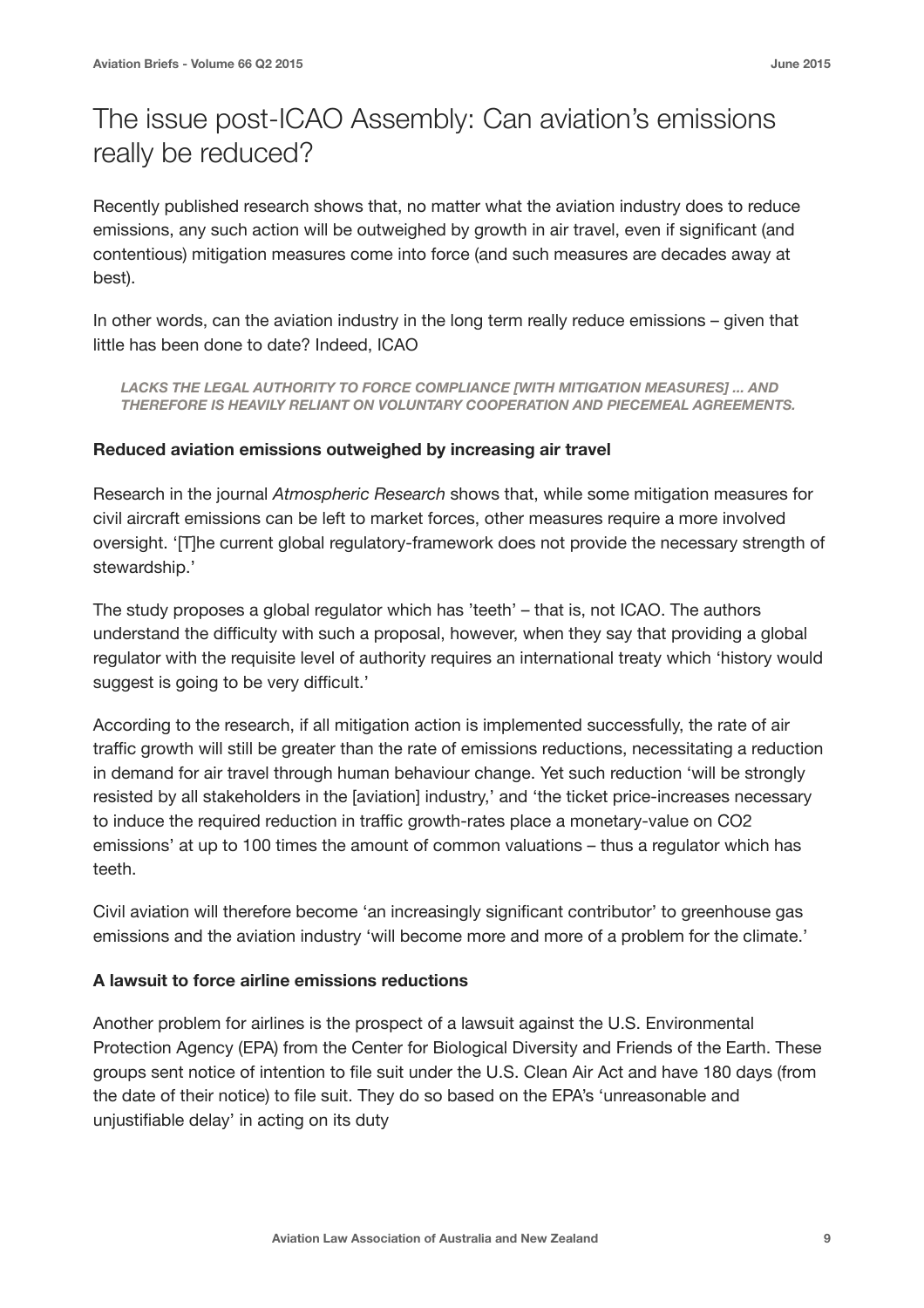*TO DETERMINE WHETHER GLOBAL WARMING POLLUTANTS FROM AIRCRAFT EMISSIONS CAUSE OR CONTRIBUTE TO AIR POLLUTION THAT MAY REASONABLY BE ANTICIPATED TO ENDANGER THE PUBLIC HEALTH OR WELFARE, AND IF SO, TO REGULATE THOSE EMISSIONS.* 

The Center for Biological Diversity and Friends of the Earth note that aviation is viewed as the fastest growing source of CO2 emissions worldwide, increasing at a rate of almost 5% per year.

#### **Airport emissions**

At about the same time as the *Atmospheric Environment* study, an EU study found that even the smallest of the 500 airports in the EU's 28 member States 'consumes energy like there's no tomorrow.' At issue are the heating, ventilation and air- conditioning plants which consume 50% of the energy used at airports. And, of course, airports and airport terminals continue to be built across the globe as air travel increases.

The study shows that EU airports together produce as much CO2 as a city of 50 million people – the emissions of the larger airports alone equal those of a city of 100,000 people. The EU's CASCADE Programme [which ends March 2015] aimed to assist airports to reduce their emissions and energy needs by 20% of the life of the project.

#### **Limits to growth**

The aviation industry is representative of all the problems that attend any global climate change regime. Indeed, there's some irony here. In a report to the Club of Rome commemorating the 40th anniversary of the landmark report, *The Limits to Growth*, twenty recommendations are provided to individuals in the absence of any future global climate agreement.

Taking heed of such advice involves air travel.

#### Conclusion: At the moment even Nobel Prize winners cannot solve the aviation emissions problem

In its Fifth Assessment Report on the Physical Science for Climate Change, the IPCC concluded:

*WARMING OF THE CLIMATE SYSTEM IS UNEQUIVOCAL, AND SINCE THE 1950S, MANY OF THE*  **OBSERVED CHANGES ARE UNPRECEDENTED OVER DECADES TO MILLENNIA. THE ATMOSPHERE AND** *OCEAN HAVE WARMED, THE AMOUNTS OF SNOW AND ICE HAVE DIMINISHED, SEA LEVEL HAS RISEN, AND THE CONCENTRATIONS OF GREENHOUSE GASES HAVE INCREASED ...* 

*HUMAN INFLUENCE ON THE CLIMATE SYSTEM IS CLEAR. THIS IS EVIDENT FROM THE INCREASING GREENHOUSE GAS CONCENTRATIONS IN THE ATMOSPHERE, POSITIVE RADIATIVE FORCING, OBSERVED WARMING, AND UNDERSTANDING OF THE CLIMATE SYSTEM [AND] ...* 

*CONTINUED EMISSIONS OF GREENHOUSE GASES WILL CAUSE FURTHER WARMING AND CHANGES IN ALL COMPONENTS OF THE CLIMATE SYSTEM. LIMITING CLIMATE CHANGE WILL REQUIRE SUBSTANTIAL AND SUSTAINED REDUCTIONS OF GREENHOUSE GAS EMISSIONS.* 

As the University of Cincinatti's Adrian Parr notes, climate change poses several problems – scientific, economic, social ('[h]ow can human societies change their climate- altering behaviours and adapt to changes in climate?'), cultural and legal. Indeed, '[w]hat regulations can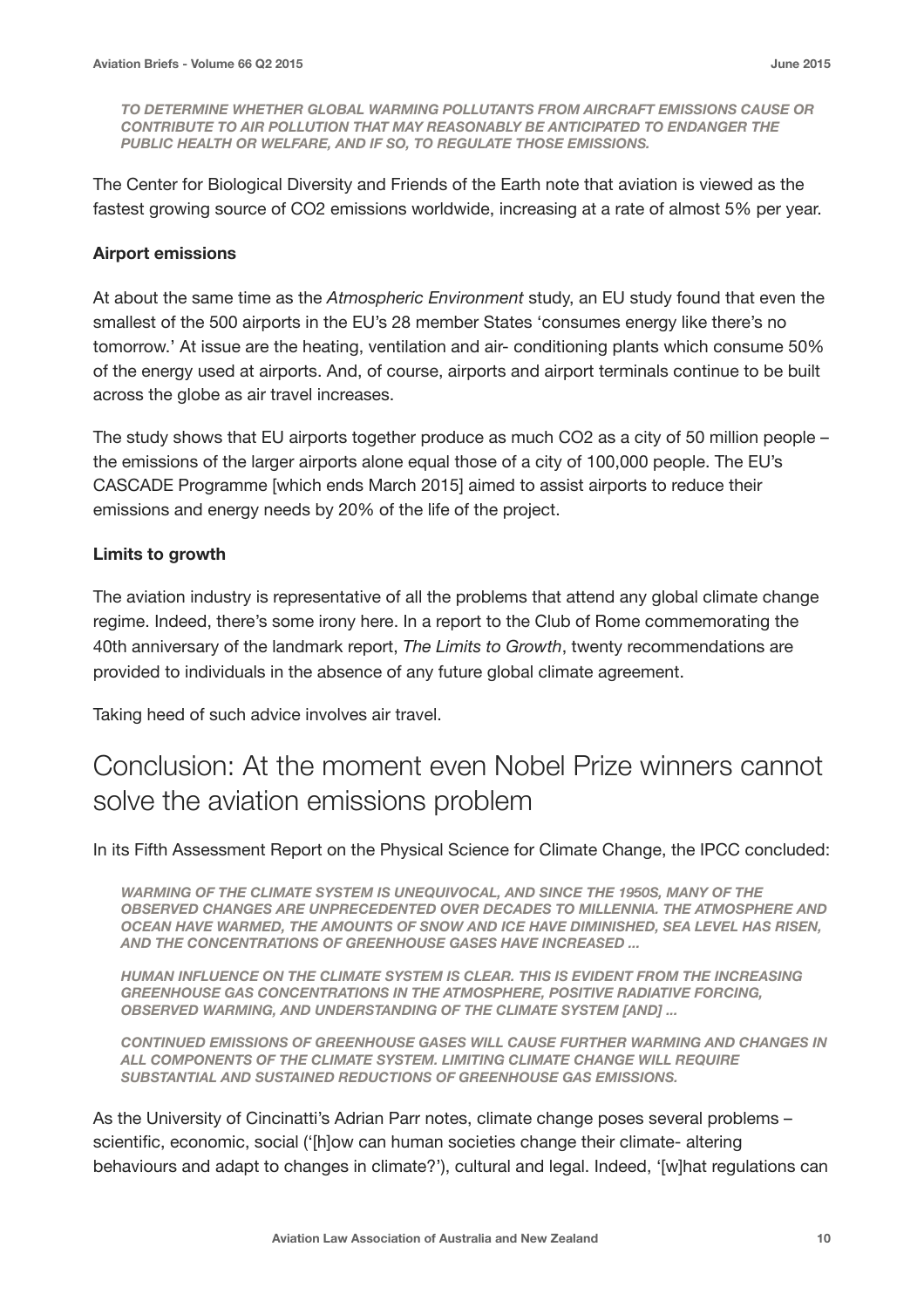be introduced to inhibit environmental degradation, promote GHG reductions, and assist the people, species, and ecosystems most vulnerable to environmental change?'

All of these problems are wrapped up in the aviation emissions problem. The difficulties in addressing that aviation problem reflect, in a microcosm, the difficulties in addressing a global climate change problem with which the world is not organised to deal. Climate change is a global problem. Yet, 190 sovereign States, developed and developing, 'with common but differentiated responsibilities and respective capabilities,' attempt to address it.

The concerns of those disparate States are very different – as the aviation emissions problem demonstrates and as the UNFCCC and its Kyoto Protocol recognise. It's clear under the UNFCCC that developed countries 'should take the lead in combating climate change' and its effects, and that under the Kyoto Protocol only developed States have emissions reduction targets.

There are other ongoing divides.

In October 2013, a World Wildlife Fund delegate to the ICAO Assembly said that the Assembly saw scenes:

*I DON'T THINK ICAO HAS EVER SEEN BEFORE ... THERE WAS JUST AN INCREDIBLE OUTPOURING OF DISLIKE OF THE EU ETS, VERY AGGRESSIVE INTERVENTIONS FROM A LOT OF STATES, AND AN ALMOST OVERWHELMING ANTIPATHY TOWARDS THE [EU'S] ETS. YOU COULD REALLY SMELL BLOOD IN THE ROOM ...* 

One alternative way to address the climate change problem would be to break the problem up into different pieces, which could involve sectoral agreements, agreements between industry sectors, for example, contemplating decentralised arrangements in which particular issues are discussed and negotiated. But even then, efforts to deal with the aviation sector by way of addressing the climate change problem are themselves problematic – 'blood in the room,' as the ICAO delegate said.

In terms of aviation, the Deputy Director of the Center for Climate Change Law at Columbia University said:

*COUNTRIES ARE RETREATING TO PROTECTIONISM WHEN FACED WITH THE EU'S ATTEMPT TO SERIOUSLY ADDRESS ONE MAJOR EMITTING SOURCE [AVIATION] IN AN EQUITABLE MANNER ... [THIS] SUGGESTS LITTLE HOPE THAT THESE SAME COUNTRIES MIGHT SOON TAKE BOLD STANCES IN COMMITTING TO THE LONG-TERM, DEEP EMISSIONS REDUCTIONS NECESSARY TO AVOID THE WORST EFFECTS OF CLIMATE CHANGE.* 

The ICAO outcome does not represent such a 'bold stance,' of course, 'in committing to the long-term, deep emissions reductions necessary.' Carbon-neutral growth from 2020, even if it is possible, will not be enough (and carbon-neutral growth is a long way ahead of the ICAO position). As the chairperson of the Australian Initiative for Sustainable Aviation Fuels has said, '[aviation] will be dependent on the same liquid jet fuel for many decades' and that 'while certification allows for up to a 50:50 mix of biofuel and conventional jet fuel, it is likely to be a considerable time before the industry has enough scale to meet even that mix.'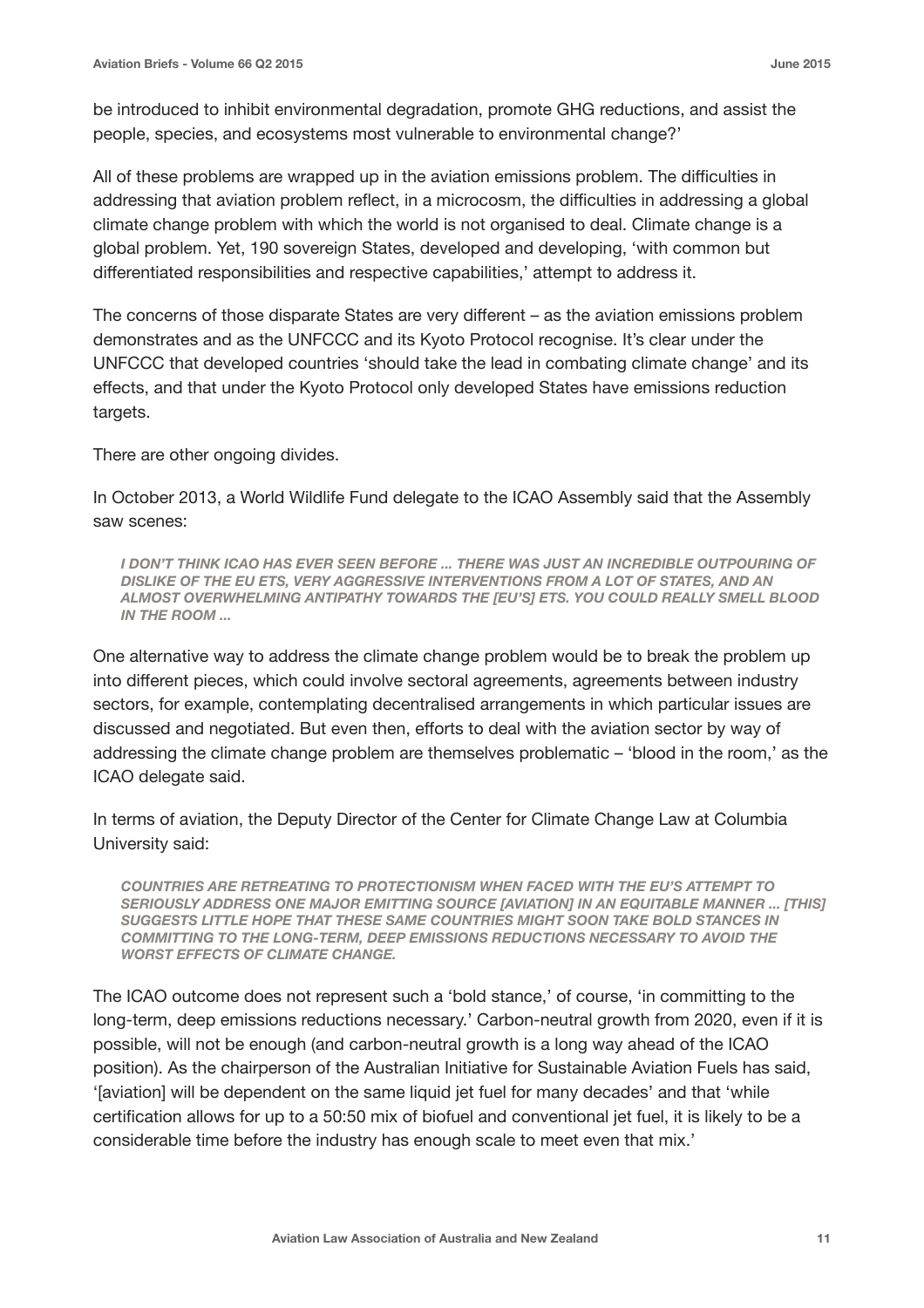Manchester Metropolitan University research puts the position even more clearly:

*AVIATION CURRENTLY USES KEROSENE FOR POWERING AIRCRAFT ENGINES, AND IS LIKELY TO DO SO INTO THE FORESEEABLE FUTURE.* 

The developed/developing State divide is clearly breaking down in terms of international climate change negotiations generally, but not in terms of international aviation's attempts to address its climate change and emissions problem.

*Footnotes have been omitted, and can be supplied on request.* 

## **'Unmanned and Uncontrolled:' The legality of UAS operations\***

#### **Rowan Kimber**

For over a decade Australia has led the world in relation to the regulation of unmanned aircraft. The rapid increase in technology in the unmanned space over the past decade now provides vast potential for commercial Unmanned Aerial System ('UAS') operations. Aviation regulatory authorities worldwide are looking to Australia for guidance as to how to realise this potential. With all eyes on Australia the Commonwealth Government is preparing major amendments to UAS regulation that can provide guidance on a global scale.

Given the pending legislative reform, the release of the final draft of a research paper by Ronald C Bartsch ('Bartsch'), Managing Director of UAS International1, titled *'*Unmanned and Uncontrolled: The commingling theory and the legality of unmanned aircraft systems,*'* is a timely reminder of the challenges facing the Commonwealth Government in regards to UAS operations. This article provides a brief summary of Bartsch's thesis.

#### Bartsch's proposition

*Inter alia* Bartsch's thesis argues that there exists a parcel of airspace, one which is most commonly used by UAS, that does not fall into the definition of 'navigable airspace.' Bartsch proffers that UAS that are constrained to this "non-navigable airspace" are beyond the reach of the Commonwealth Government due to constitutional deficiencies in relation to the commingling theory.

#### The commingling theory and the Constitution

The ability of the Commonwealth to legislate in relation to Australian aviation activities is constrained greatly by the Australian Constitution (the 'Constitution').2 In the absence of a specific head of power in the Constitution in relation to aviation, the Commonwealth Government relies on their powers provided by s 51(i) of the Australian Constitution to legislate for 'trade and commerce with other countries, and among the States.' The primary issue with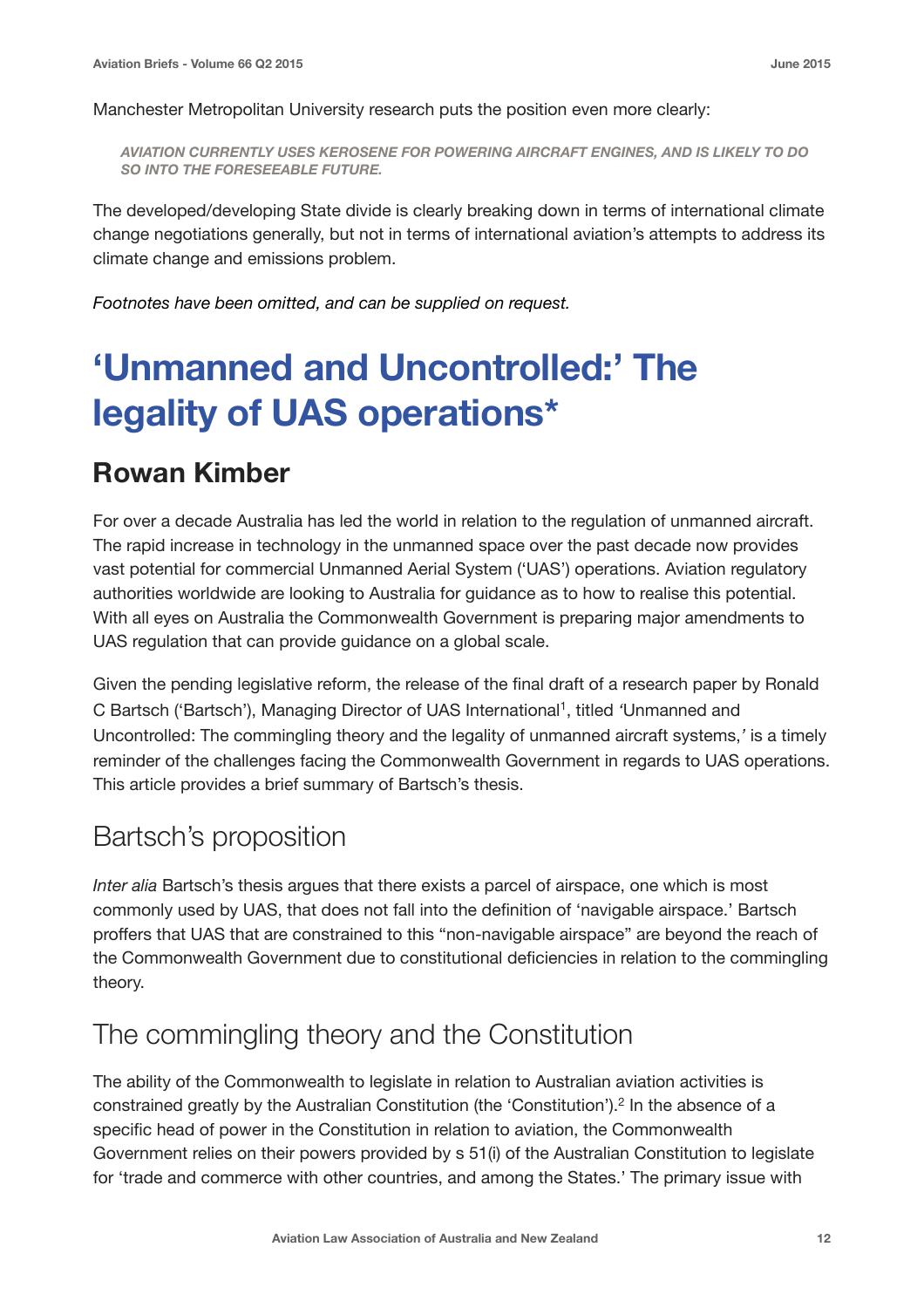reliance on this head of power is that it does not generally facilitate legislating for matters which are purely intrastate. Such was the dilemma in *R v Burgess; Ex parte Henry* ('Burgess')3 which saw Mr Henry, an unlicensed (suspended) pilot, successfully defeat a conviction he received under regulation 6 of the federal Air Navigation Regulations (which prohibited an unlicensed person from flying an aircraft 'within the limits of the Commonwealth'), having flown an aircraft beneath the Sydney Harbour Bridge whilst his licence was suspended. The court noted that Mr Henry had conducted his flights wholly within New South Wales and that intrastate trade and commerce did not fall under the gamut of s 51(i) of the Constitution. The Commonwealth argued the commingling theory, that the 'commingling' of intrastate aircraft with international and/or interstate aircraft on air routes and at airports enabled it to control all aircraft operations. Whilst the High Court conceded that the trade and commerce power could extend to purely intrastate matters where the matter is 'sufficiently connected' to interstate or overseas trade or commerce, on this occasion the court did not accept that the commingling of intrastate and interstate aircraft were of such an extent that the Commonwealth's powers under s 51(i) would extend to legislating intrastate operations.

A rapid increase in air travel saw the commingling argument again submitted by the Commonwealth Government to the High Court in the 1965 case of *Airlines of New South Wales Pty Ltd v New South Wales (No 2*) ('ANSW')4. Accepting the Commonwealth's submission, Barwick CJ recognised the significant changes that had taken place in Australia's aviation industry since Goya Henry's historic flight in 1934:

*THE SPEEDS AT WHICH AIRCRAFT MOVE IN THE AIR, THE NARROW, AND NARROWING, MARGINS OF TIME IN WHICH CONSEQUENCES OF ERROR OR MALFUNCTION MAY BE AVOIDED OR REDUCED, THE INCREASING DENSITY OF AIR TRAFFIC, THE INTERDEPENDENCE OF SAFETY OF ONE AIRCRAFT UPON THE PERFORMANCE OF OTHER AIRCRAFT, THE HAZARDS OF WEATHER AND THE VARIABLE PERFORMANCE OF AIRCRAFT, LEADING TO DIVERSION AND RE-ROUTING OF AIRCRAFT IN FLIGHT, THE NEED FOR USE OF COMMON FACILITIES . . . ALL COMBINE TO DEMONSTRATE THAT ALL AIR OPERATIONS IRRESPECTIVE OF DESTINATION OR OF THEIR PARTICULAR NATURE MUST BE SUBJECT TO THE SAME CONTROL IF THE AIR IS TO BE SAFE.* 

The decision in this case represents the current legal position of the Commonwealth Government in relation to their power to regulate aviation activities; however, constitutional limitations remain, thereby restricting the scope to which the Commonwealth Government can legislate in respect to civil aviation operations.

### Commingling with UAS

The commingling theory as it relates to s 51(i) of the Constitution relies on the premise that intrastate flights share the same airspace as interstate or international flights. Bartsch calls this airspace 'navigable airspace,' a term which is used in US legislation to describe the airspace at or above the minimum altitudes of flight prescribed by domestic civil aviation regulations, or airspace needed to ensure safety in the take-off and landing of aircraft. Despite the use of this term in the definition of 'air route' in the *Civil Aviation Act 1988* (Cth), which defines 'air route' as 'the navigable airspace between two points and the terrain beneath such airspace identified, to the extent necessary, for application of flight rules,<sup>15</sup> it does not have a concrete definition in Australian legislation.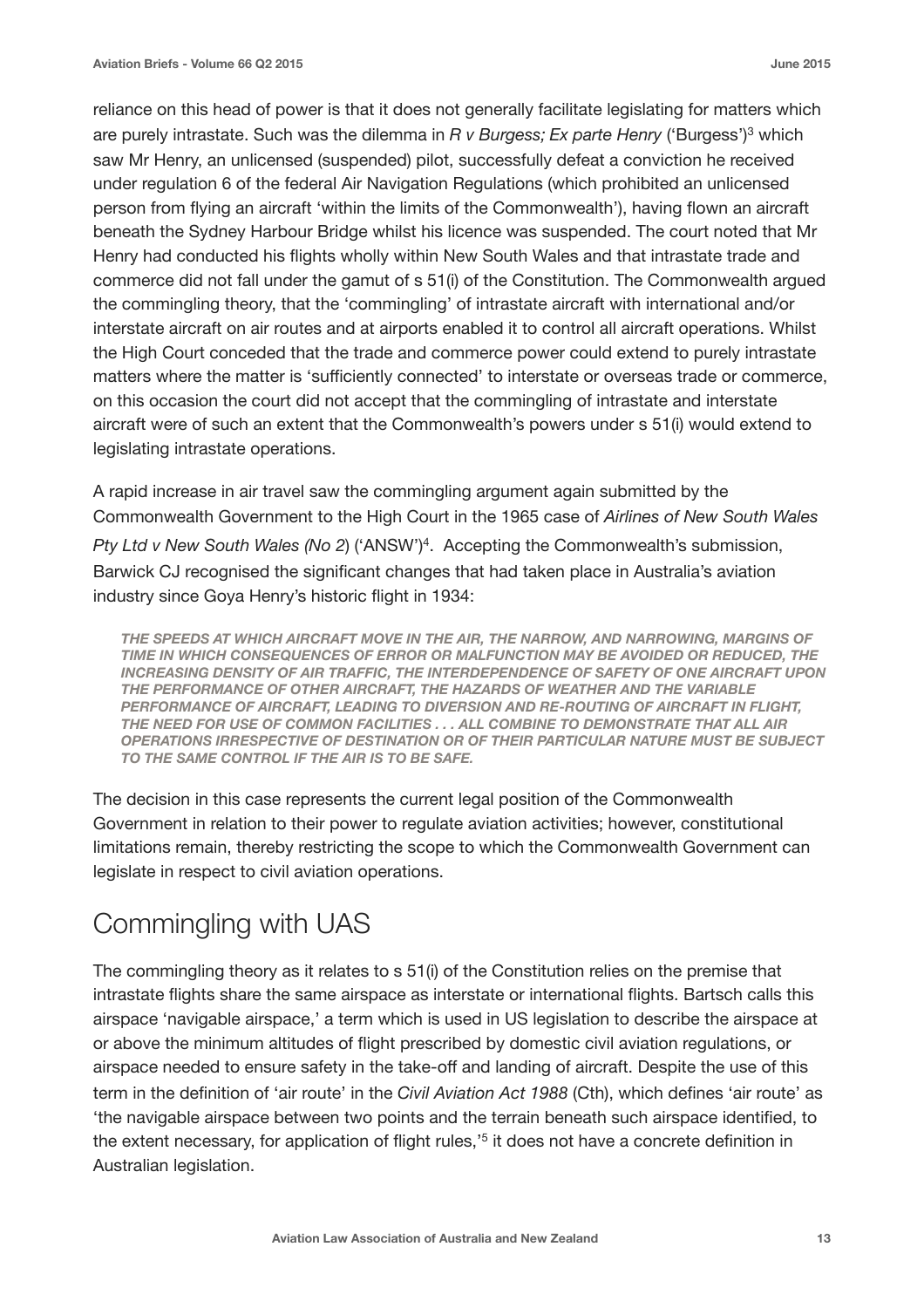Bartsch argues that in the absence of a statutory definition in Australia, the US definition, which is used by several other countries, is precisely the meaning that was intended by the legislature, where the term has been used in domestic aviation regulations, arguing that '[t]o adopt a significantly different interpretation of the term would lead to a divergence with international civil aviation standards – which is contrary to the objectives of the Chicago Convention and the ICAO and in breach of Australia's obligations as a contracting state.'

In support of this line of reasoning Bartsch notes that in subpart 101.005 of the Civil Aviation Safety Regulations 1998 (Cth), which relates to unmanned aircraft and rockets, the regulations set out the requirements but limit their application 'to the extent that the operation . . . may affect the safety of air navigation.' This subpart further details that in relation to firework rockets, the regulations do not apply to the operation of a firework rocket 'not capable of rising more than 400 feet above ground level.' Bartsch strongly contends that the limiting of the application of this sub-regulation occurred simply because the Commonwealth parliament had 'no authority to regulate in instances where such activities were not capable of flying in or near (allowing for a 100 foot buffer) navigable airspace. In other words such activities of systems were not capable of commingling with other aircraft. The safety of air navigation was not affected and moreover was not capable of being so affected by such activities.'

According to Bartsch, the areas outside of navigable airspace is likely to be the area most used by small UAS and that if these aircraft were limited to operating only within the non-navigable airspace, they could not possibly commingle with interstate and international flights. In absence of commingling, Bartsch argues that the Commonwealth's power to legislate for trade and commerce would not extend to the operation of these UAS.

Whilst Bartsch's proposition is unlikely to affect major commercial UAS operations, which will inevitably require access to navigable airspace, if tested, his proposition could have significant effect on those UAS that are likely to come in closest contact to the Australian populous and those which raise the greatest concerns for privacy and security. There is little doubt that modern technology could limit the operation of a UAS to non-navigable airspace. Geo-fencing is already being used by some manufacturers to limit the ability of UAS to operate in the vicinity of airports and Bartsch contends that it is a simple step to include vertical restrictions to the geofencing technology.

#### Other means of legislating for non-navigable airspace users

Bartsch does concede that there are other mechanisms that facilitate the Commonwealth Government's regulation of UAS operations in non-navigable airspace. He suggests that whilst the external affairs head of power under s 51(xxix) of the Constitution would facilitate legislating to comply with an international convention, at this point there is no international treaty or convention on the topic that could enable the Commonwealth to legislate in this area. Bartsch also considers if the use of state mirroring legislation (which was the Commonwealth's primary means of regulating on intrastate matters after Burgess until ANSW) would be an appropriate means of regulating operations in non-navigable airspace. In his opinion, the use of mirroring legislation would be an overly cumbersome and slow process and one that would be almost impossible to get traction.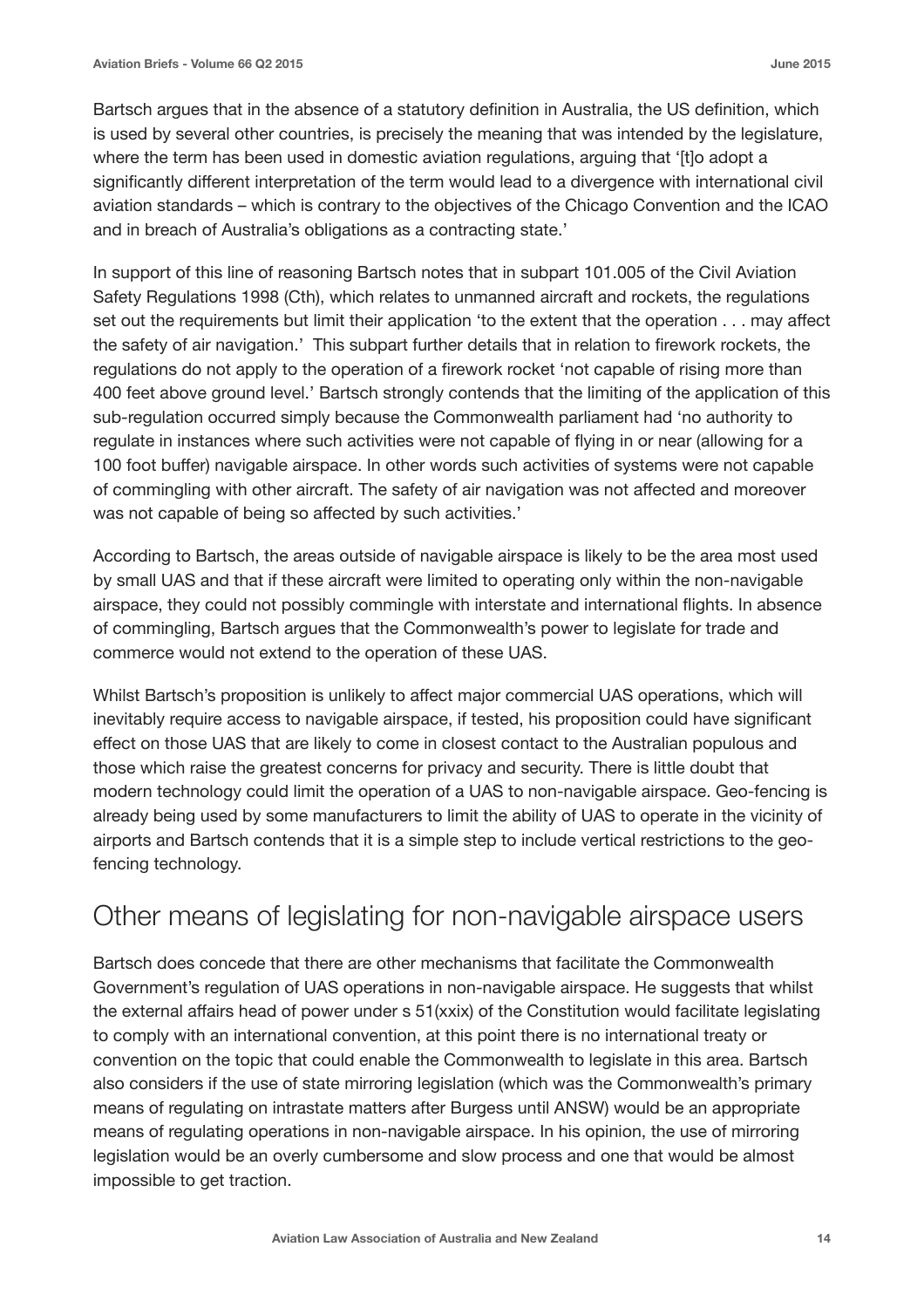### Where to from here?

There is little doubt that Bartsch's thesis will provoke significant discussion. In an article published by The Australian on 16 January 2005 regarding Bartsch's pending thesis<sup>6</sup> Bartsch was quoted as stating that his proposition '[is] going to be extremely contentious' and that '[it] is going to open a real Pandora's box'.

The number of UAS that generally occupy the non-navigable airspace now far exceeds the number of registered aircraft in Australia. It is the operation of UAS in this airspace that generally raises concerns in regards to personal privacy, safety and security, and it is likely these concerns will lead to increasing pressure on the Commonwealth Government to protect the Australian populous. Time will tell if the Commonwealth Government has the power to enact the required legislation; according to Bartsch, it lacks jurisdiction.

#### *\*This article is a summary of a thesis by Ronald C Bartsch.*

1. Visiting Senior Fellow, School of Aviation, University of New South Wales; BSc, BA, and Dip Ed, University of Sydney; LLB University of New South Wales; LLM University of Technology Sydney and Member (aviation specialist) of the Commonwealth Administrative Appeals Tribunal, Australia. Ronald Bartsch is Chairman of UAS International Pty Ltd and a Director of the Australian Association of Unmanned Systems.

- 2. *Commonwealth of Australia Constitution Act 1900* (Cth).
- 3. (1936) 55 CLR.
- 4. (1965) 113 CLR 54.
- 5. *Civil Aviation Act 1988* (Cth), s 3.

6. Steve Creedy, 'CASA may lack power over UAVs', *The Australian* (online), 16 January 2015 <http:// www.theaustralian.com.au/business/aviation/expert-questions-casa-regulatory-powers-over-drones/storye6frg95x-1227186252581>

## **A Texas-sized fight over airport access**

### **Patrick Wilson**

Delta Air Lines has operated Atlanta to Dallas Love Field flights for a while now. But, unless Delta comes to an agreement with either Southwest Airlines or Virgin America or a court intervenes, Delta could be kicked out of Love Field on 7 July 2015. This story didn't start here, though; it started nearly 50 years ago, in 1967.

#### Rivalry between cities and the opening of DFW Airport

Until 1974, the Dallas-Ft. Worth Metroplex had two commercial airports less than 30 miles apart: Love Field in Dallas and Greater Southwest International Airport in Ft. Worth. In 1964, the United States Federal Aviation Administration told the cities that it would no longer support both airports. The government forced a compromise between the cities, which led to Dallas-Ft. Worth International Airport being built.

But an intriguing game was happening in the background. All carriers in existence when the compromise to build DFW was reached signed an agreement to not operate at either Love Field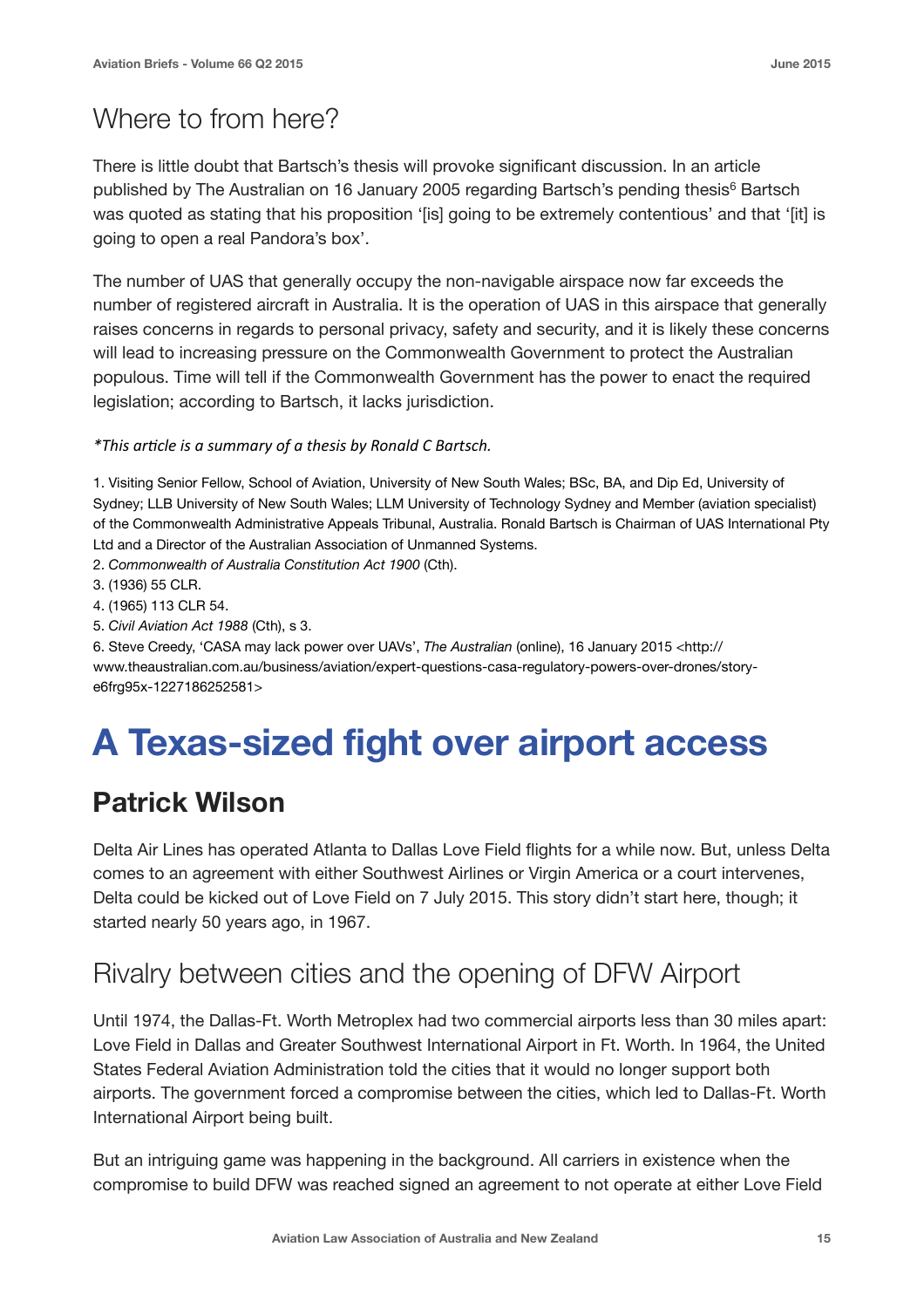or Greater Southwest. Southwest Airlines, though, was not party to that agreement. And it planned to operate from Love Field.

Although Air Southwest had been founded in 1967, it faced legal battles from the incumbent carriers that kept it from operating until 1971. It commenced service in 1971 as Southwest Airlines, operating from Love Field—which is still its headquarters.

### The Wright Amendment

Southwest survived largely without legal issues until 1978. But Southwest's lack of legal issues came at a price: it confined itself to flying within the State of Texas. In 1978, Southwest announced that it would begin flying to New Orleans in neighbouring Louisiana. The City of Ft. Worth and DFW Airport launched into action. The Speaker of the United States House of Representatives, Representative Jim Wright of Ft. Worth, pushed an amendment to a federal law that would have prevented commercial airline service from Love Field. Southwest fought back and ended up with a compromise: Love Field would remain open, but flights from Love Field could only operate to destinations within Texas or its contiguous states (New Mexico, Oklahoma, Arkansas and Louisiana) unless the aircraft had 56 or less seats.

This placated most incumbent airlines, DFW Airport and Ft. Worth. And the arrangement continued, with minor amendments (the states of Missouri, Kansas, Alabama and Mississippi being added to the list of allowed flights, and one-stop flights being allowed), until 13 October 2014.

### Post-Wright Amendment

In 2006, the cities of Dallas and Ft. Worth, along with American Airlines, Continental Airlines, and Southwest Airlines, reached an agreement to open access to Love Field. The agreement stipulated that Love Field could not have more than 20 gates. All gates would be preferential use, with 16 going to Southwest, 2 to American, and 2 to Continental (now United). But, as part of the compromise, American, whose main hub is at DFW, was forced to surrender its two gates at Love Field. The United States Department of Transportation (DOT) oversaw the transaction and awarded both gates to Virgin America.

By this time, United had reduced its operations at Love Field and allowed Delta to use its gates for Delta's proposed five daily flight to Atlanta. But in January 2015, United agreed to sublease both of its Love Field gates to Southwest. Southwest quickly announced plans to fully utilise the subleased gates. And Virgin America added flights to its two gates to their maximum utility. This has the superficial effect of locking Delta—and all other airlines—out of Love Field.

### Quick primer on airport law in the US: grant assurances

Airports in the US almost invariably receive money from the federal government to improve the airport in the form of grants. 39 grant assurances exist, but two grant assurances could come into play in this scenario: number 22, economic non-discrimination; and number 39, competitive access.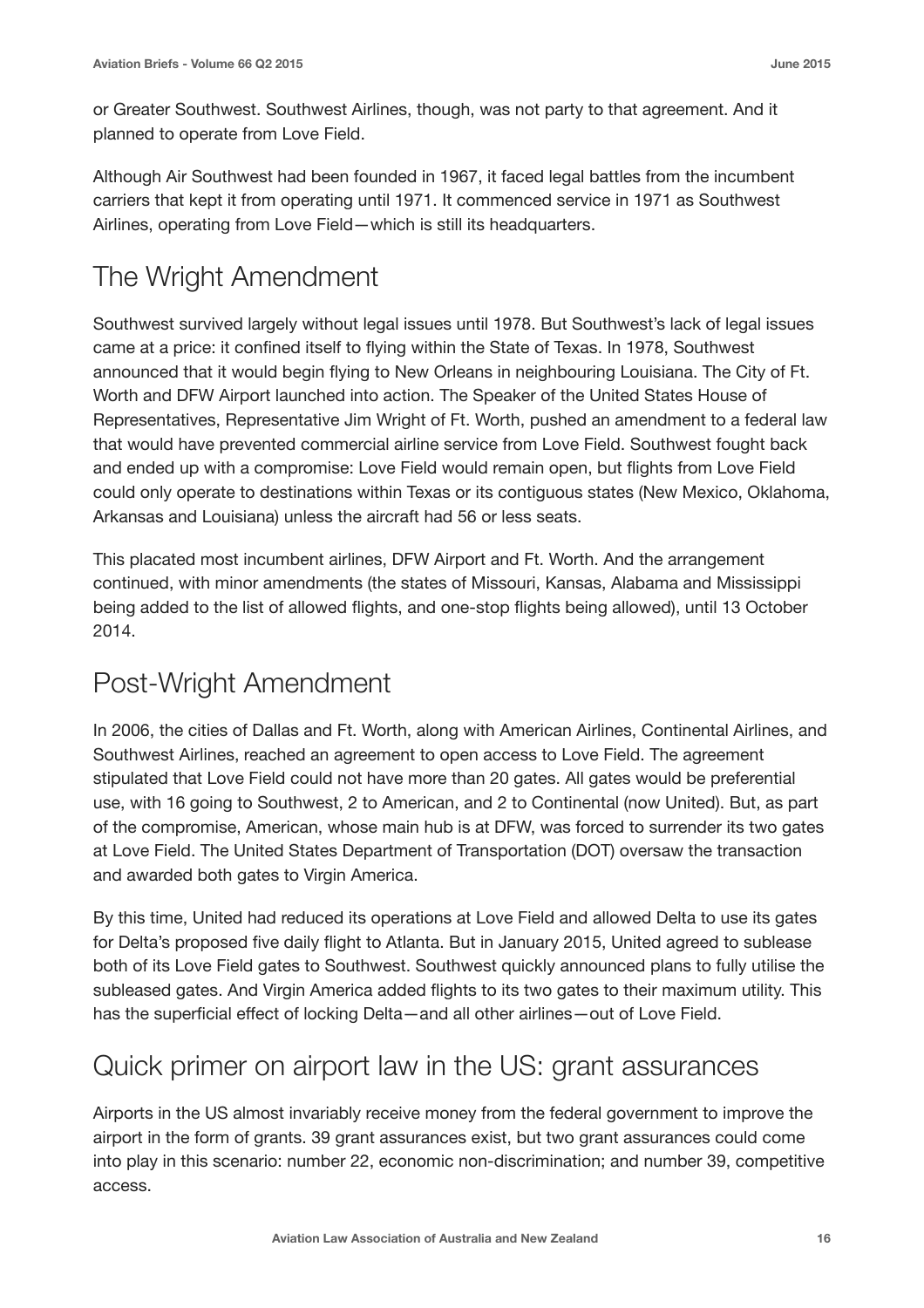The prohibition against economic discrimination requires, among other things, airports to:

- be available for public use on reasonable terms and without unjust discrimination to all types, kinds and classes of aeronautical activities; and
- grant each air carrier using the airport non-discriminatory and substantially comparable rules, regulations, conditions, fees, rentals and other charges, subject to reasonable classifications.

But the requirement to grant competitive access could be the sticking point. That grant assurance states that if an airport operator of a medium or large hub airport—which Love Field is —has been unable to accommodate one or more requests by an air carrier for access to gates or other facilities that would enable the air carrier to provide or expand service at the airport, the airport operator must report the requests to the Secretary of Transportation, explain why the requests cannot be accommodated, and provide a time frame in which the airport will be able to accommodate the requests.

#### The start of the current conflict: the DOT's letter to the City of Dallas

Dallas had likely been informed of the proposed United-Southwest lease for a while. It wrote to the DOT in early December to ask whether the airport would be forced to accommodate flight requests by other airlines or be at risk of breaching its grant assurances. DOT's General Counsel, Kathryn Thompson, wrote to the City of Dallas on 17 December 2014 explaining that the DOT's competition plan policy 'requires airport proprietors to assist requesting carriers seeking access, and we expect that, if a requesting carrier is unable to arrange a voluntary accommodation with a signatory carrier, the City will accommodate the requesting carrier to the extent possible' considering current and announced use. Furthermore, the DOT considers that once an air carrier is accommodated, that carrier is 'entitled to an ongoing similar pattern of service as long as the carrier continues to operate the accommodated flights. Importantly, the accommodated carrier should not be pushed out by incumbent carriers at a later date.' The DOT then puts the onus on the City to force accommodation of the carrier if no agreement between the carriers can be reached.

#### Southwest strikes back

Southwest signed the sublease with United having seen the letter from DOT to the City. The lease, in fact, acknowledges the DOT's advice and Southwest's disagreement with it. But to clarify its position, Southwest filed a petition for review in the United States Court of Appeal for the District of Columbia Circuit.1 In its petition, Southwest argues that the DOT's letter is an order and that the order is 'arbitrary and capricious, an abuse of discretion, and otherwise not in accordance with law, in excess of statutory authority, and without observance of procedure required by law.'2

In response, Delta filed a motion to intervene, which Southwest opposed. Delta issued a strong response<sup>3</sup> that includes Delta's breakdown of gate usage at Love Field.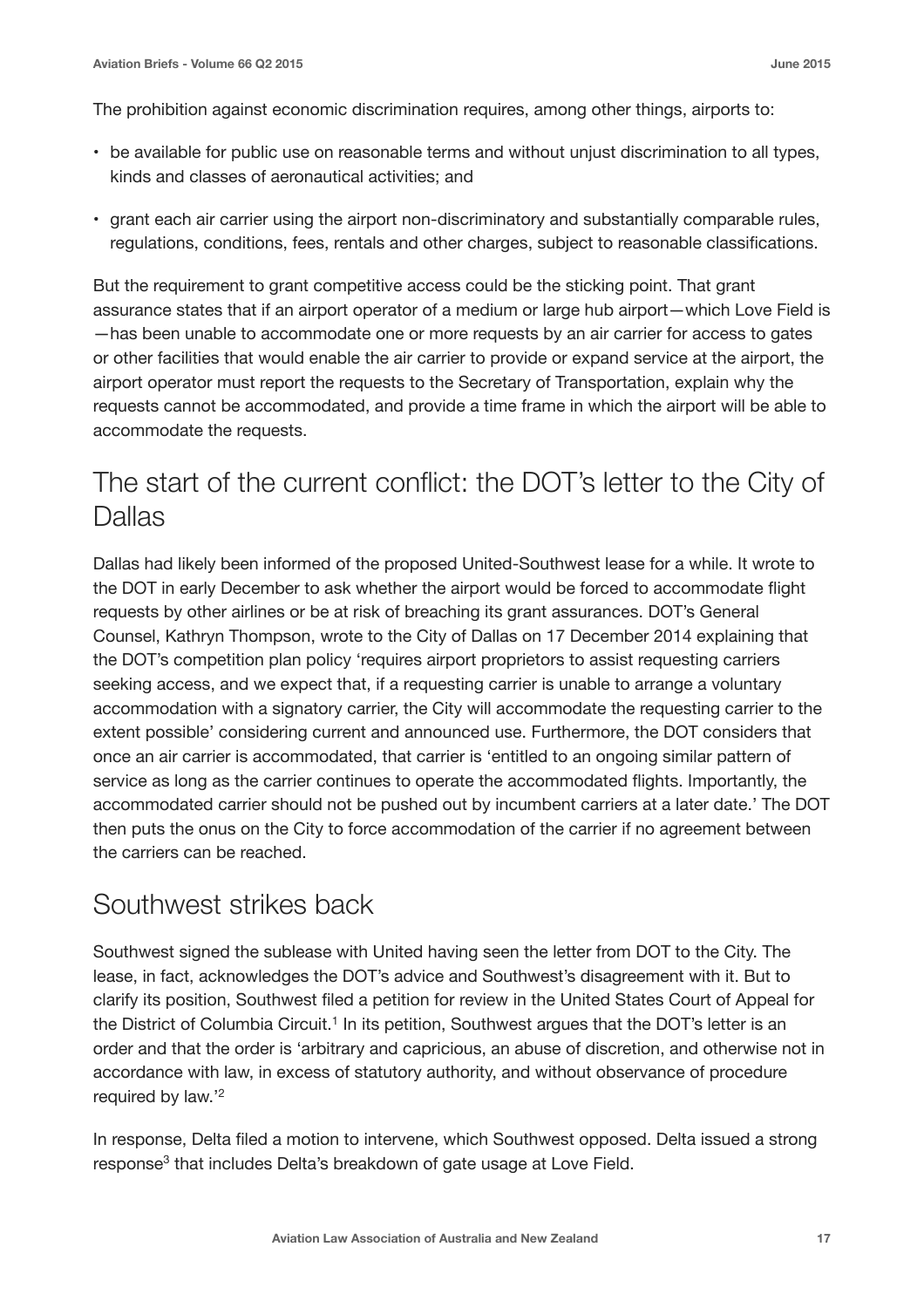#### What will happen on 7 July?

There are three options that emerge as the most likely to occur:

Option 1: the City grants Delta access to facilities at Love Field on the same or close to the same basis as Delta currently receives and Southwest does not object. This is the most unlikely outcome. Southwest has stated that it will not, and have no ability to, accommodate Delta after 6 July. Both Southwest and Delta have been selling tickets far in advance to destinations from Love Field that would utilise the 2 gates in contention. Accommodating Delta would have economic and competitive consequences for Southwest that it is unlikely to agree to without a court battle. Which leads to…

Option 2: the City grants Delta access to facilities at Love Field, but Southwest files an injunction with the District of Columbia Court of Appeal to prevent the City from implementing its decision. But it is unlikely that a court would intervene to restrict competition in an environment where a hearing on the issue is already scheduled. It is more likely that a court would either dismiss the filing or stay its decision until after the underlying issues are addressed. In this scenario, Southwest will need to accommodate Delta at its gates until at least October, when the first hearing on this matter is scheduled to occur.

Option 3: the City declines to force existing carriers to accommodate Delta and Delta files an injunction with the District of Columbia Court of Appeal to prevent the City from implementing its decision. If the City does not accommodate Delta, it is extremely likely that Delta will challenge that decision in both federal court and the DOT's tribunal. In Delta's case, it is more likely than not that the court would order the City to accommodate Delta until the outcome of the underlying litigation is resolved.

The City is in the worst position: owning an asset that one party wants to retain control of and that another wants access to. No matter what the City decides to do, its decision is likely to be reviewed by a Court of Appeal, costing the City a large amount of money and exposing its processes to increased scrutiny. Considering the options available, it is likely that the City will force the existing carriers to accommodate Delta at Love Field and then go through a long process challenging its decision.

But the issue may not end there: Love Field is artificially being made an anticompetitive environment by the federal government. It would be similar to having the Australian government restrict access at Avalon to only two carriers while permitting full competition at Tullamarine. It is plausible that a challenge could be made to the legality of the compromise that limits Love Field to 20 gates and that artificially limits the amount of competition available. If that occurs, the legal battle over Love Field could stretch over multiple years. And it could call into question the way competitive landscapes are defined: should markets be defined narrowly (single airport or area) or broadly (all airports in the general area, which would include unrestricted DFW)?

Whatever happens, this case will be interesting to watch and could provide insight into competition and regulatory matters that have previously not been considered in depth by courts in the United States. We will provide an update when the outcome of the case is announced.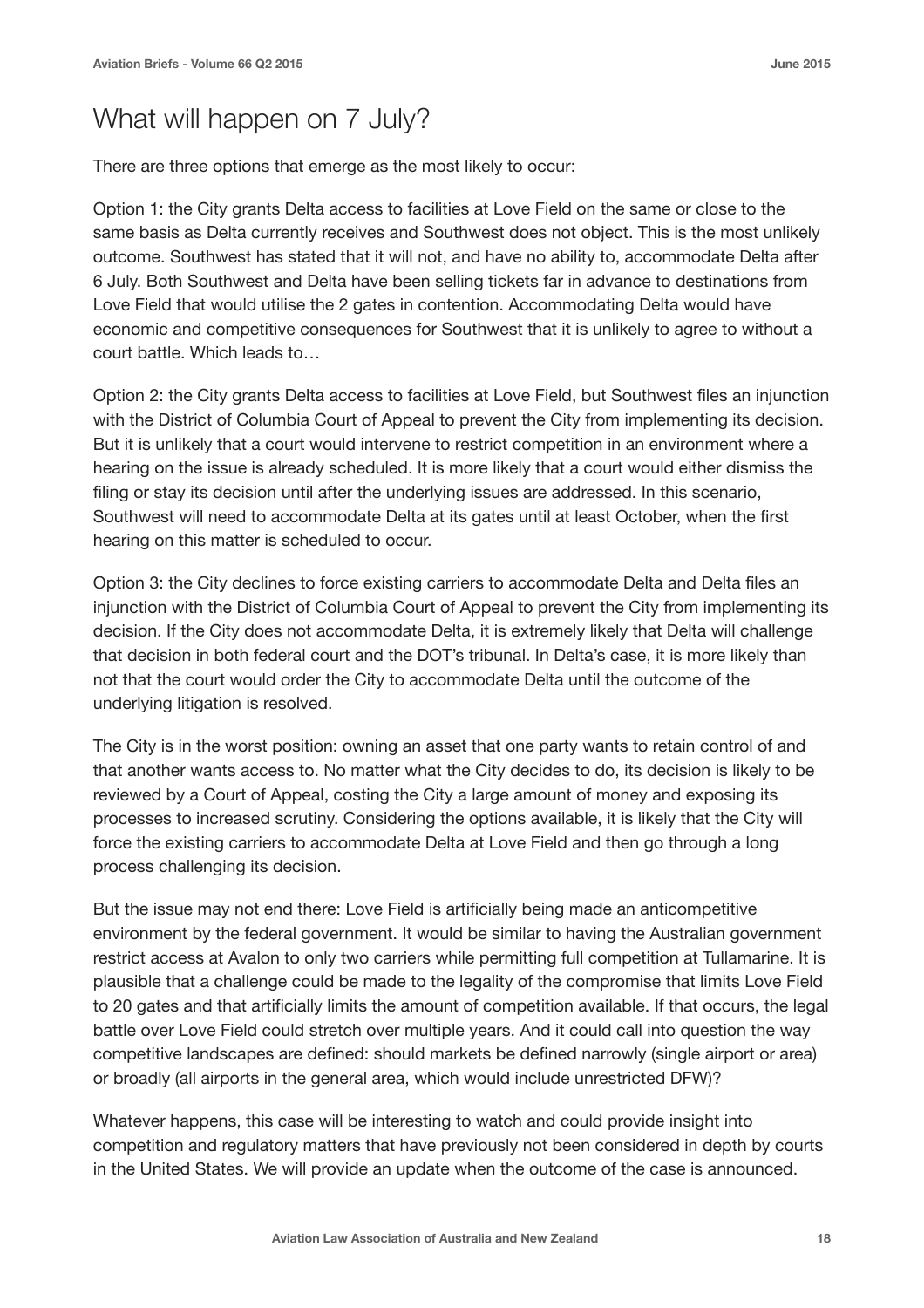- 1. *Southwest Airlines Co. v. U.S. Dep't of Trans.*, Case No. 15-1036, D.C. Cir., Feb. 13, 2015.
- 2. Id.
- 3. USCA Case #15-1036, Document #1543951, Mar. 24, 2015.

## **Post traumatic stress disorder as compensable 'bodily injury'?**

#### **Maurice Thompson, James Cooper and Merinda Stewart**

On 15 May 2015, the Supreme Court of New South Wales handed down its judgment<sup>1</sup> in respect of damages for the nurse and doctor on board the ill-fated CareFlight that ditched into stormy seas off Norfolk Island in November 2009. The decision focused on one of the injuries suffered by the nurse – namely, her post-traumatic stress disorder (PTSD) – and ultimately whether Pel-Air Pty Ltd (Pel-Air), the flight operator, was liable for this injury. In reaching her decision, the key issue considered by Schmidt J was whether PTSD is a 'bodily injury' within the meaning of Art 17(1) of the Montreal Convention.2

Purely mental injury is not sufficient to recover damages under Art 17 of the Montreal Convention, however, at least in Australia, it is settled that psychological injury accompanied by bodily injury is recoverable. Significantly, the Court in this case found that psychological injury is recoverable where it can be proven to be a 'species of bodily injury,' that is, if the condition itself involves a physical change to the brain. Although in this case the plaintiff had suffered extensive bodily injuries, this decision seems to indicate that even in the absence of any other injury, PTSD can be recoverable as a 'bodily injury.'

#### **Background**

Pel-Air accepted that the crash had been caused by the negligence of its pilot and co-pilot and had accepted vicarious liability for their actions.

Both the nurse, Ms Casey, and the doctor, Dr Helm, were employees of CareFlight and had received workers compensation from CareFlight and there was a settlement reached under which Pel-Air paid CareFlight a sum in respect of this.

In the present decision, in Dr Helm's case, it was only the assessment of certain damages that was at issue.

For Ms Casey, the parties were generally in agreement that her physical and psychiatric injuries were compensable under the *Civil Aviation (Carriers Liability) Act 1959* (Cth) (the Act).3 However, they disagreed about whether her PTSD was compensable, raising both questions of fact and law.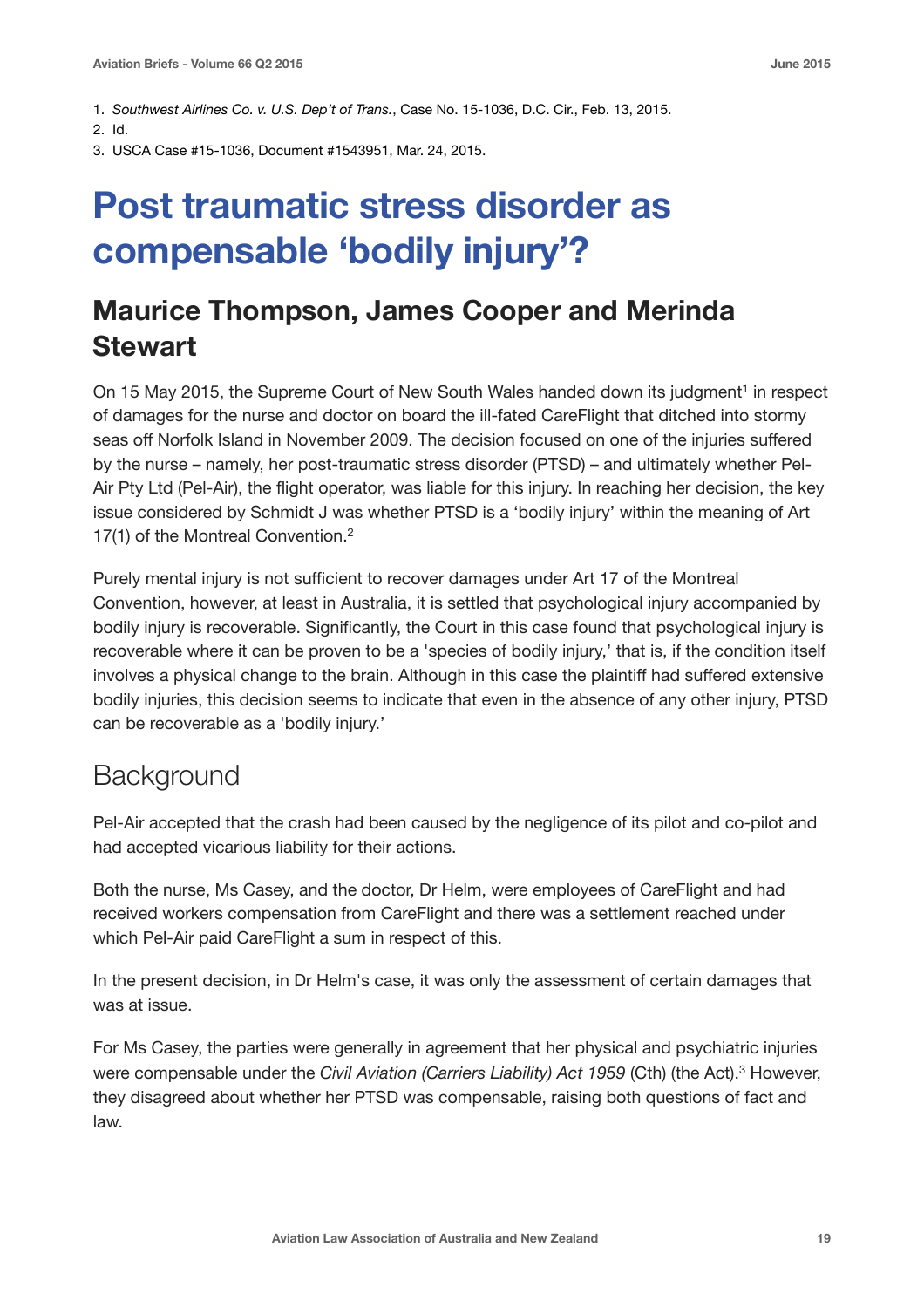### Pel-Air's claim

Pel-Air claimed that the PTSD was not a 'bodily injury' falling within Art 17(1) of the Montreal Convention and that consequently, it was not compensable under Pt IA of the Act.

In arguing this, Pel-Air contended that Ms Casey's PTSD had not been caused by the physical injuries that she suffered as a result of the crash and she had not suffered physical injury to the brain itself, of which the PTSD was a manifestation.

### Ms Casey's claim

Ms Casey argued:

- s 9E of the Act grants passengers a wider right to compensation than under Art 17(1) of the Montreal Convention by providing for 'personal injury' rather than the narrower 'bodily injury'; or
- the PTSD she suffered was a compensable bodily injury under the Montreal Convention; or
- given the nature and complexity of her other injuries, the exclusion of her PTSD as a compensable injury would have no practical effect on the orders handed down by the Court in respect to damages.

### Does the *Civil Aviation (Carriers Liability) Act* extend the scope of compensable injury under the Montreal Convention from 'bodily injury' to 'personal injury'?

The Act alters the scheme established by the Montreal Convention in a number of ways. The Court disagreed with Ms Casey though, that s 9E provides such a departure.

Schmidt J concluded that Ms Casey's claim, that s 9E extended a passenger's right to compensation from cases of 'bodily injury' to 'personal injury,' could not stand. In doing so, she considered that this construction:

- does not promote the purpose of the Act;
- is not supported by the structure of s 9E; and
- is not consistent with the legislative history of the Act, or relevant case law, which indicate that no departure from the Montreal Convention was intended in this respect.

In reaching its decision, the Court emphasised that s 9E specifies the liability of carriers, rather than conferring rights on passengers, which is instead provided by s 9B.

The scope of 'bodily injury' is narrower than 'personal injury,' with the latter encompassing both physical and mental injury.4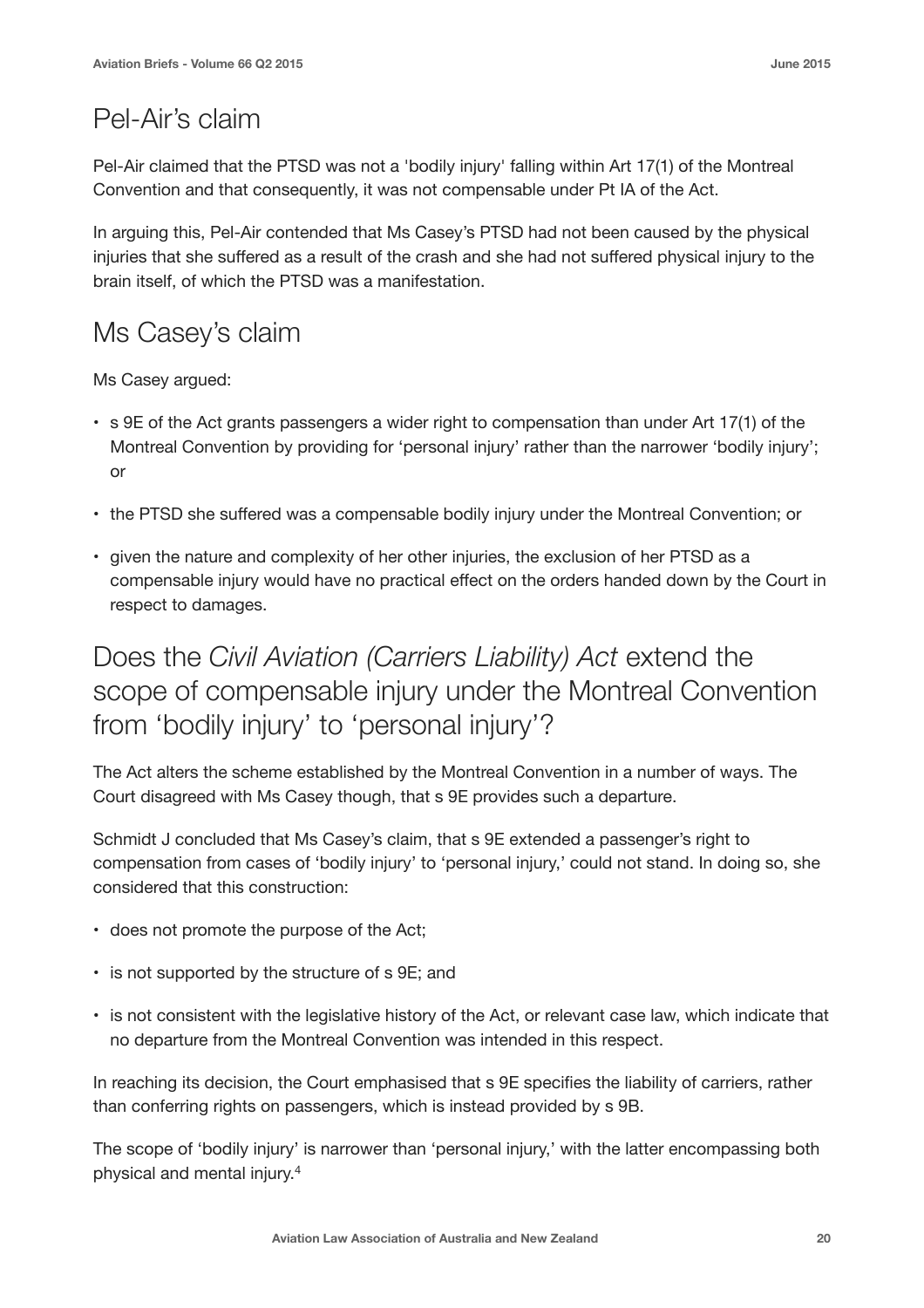#### **The purpose of the Act**

The rules of interpretation require a construction that best achieves the purpose of an Act, whether or not it is expressly stated.<sup>5</sup> Although the Montreal Convention is not binding in the interpretation of the Act, it has strong persuasive authority. The purpose of the Montreal Convention is to achieve a balance between the rights of passengers and the liability of carriers in the event of an accident causing injury or death. It modernises the previous scheme, which was established by the Warsaw Convention.<sup>6</sup> The purpose the Act, in addition to enacting the Montreal Convention into Australian law, is to provide for compensation for passengers and to make insurance for carriers mandatory.

In relation to the enactment of s 9E, Schmidt J clearly identified that the intention of Parliament was to confine the liability of carriers to 'bodily injury' suffered by a passenger. Section 9E achieves this by imposing the compensation scheme provided under the Montreal Convention to the exclusion of any civil liability of the carrier under any other laws in respect of the bodily injury.

*THE ABSOLUTE LIABILITY IMPOSED ON THE CARRIER BY ART 17 OF THE CONVENTION, FOR BODILY INJURY, IS THEREBY PROVIDED TO BE IN SUBSTITUTION FOR THE CIVIL LIABILITY WHICH THE CARRIER HAS TO THE PASSENGER UNDER ANY OTHER LAW, WHICH WOULD OTHERWISE APPLY TO THE CARRIER. [56]*

#### **The structure of s 9E**

Where sections of the Act involve a departure from the Montreal Convention scheme, it is expressly stated. Schmidt J pointed to s 9C, which deals with Special Drawing Rights (SDRs), as an example of an express departure. Section 9E does not specify a departure suggesting that, absent evidence indicating otherwise, this was not the intention of the drafters.

#### **Legislative history and case law**

The previous scheme for compensation in international civil aviation was established by the Warsaw Convention. Liability of the carrier is dealt with under Article 17 of the Warsaw Convention, like the Montreal Convention, and these Articles contain similar terms.

The meaning of bodily injury in relation to the Warsaw Convention has previously arisen for consideration by Australian Courts, as well as by other signatory States. As these discussions are based on the Warsaw Convention rather than the Montreal Convention they are not binding, however Schmidt J emphasised the importance of this jurisprudence and stated that it should be followed and applied in the determination of bodily injury under the Montreal Convention. In doing so, she considered two key Australian cases: *Kotsambasis v Singapore Airlines Ltd*<sup>7</sup> and *American Airlines v Georgeopoulos [No 2].*<sup>8</sup>

In *Kotsambasis,* the Court found that 'bodily' is a term of limitation and does not include purely psychological injury. In reaching their conclusion, the Court followed the decision of the Supreme Court of the United States in *Eastern Airlines v Floyd9* and, like in *Floyd*, did not answer the question of whether psychological injury accompanied by physical injury could be compensable. This matter was resolved by the New South Wales Court of Appeal in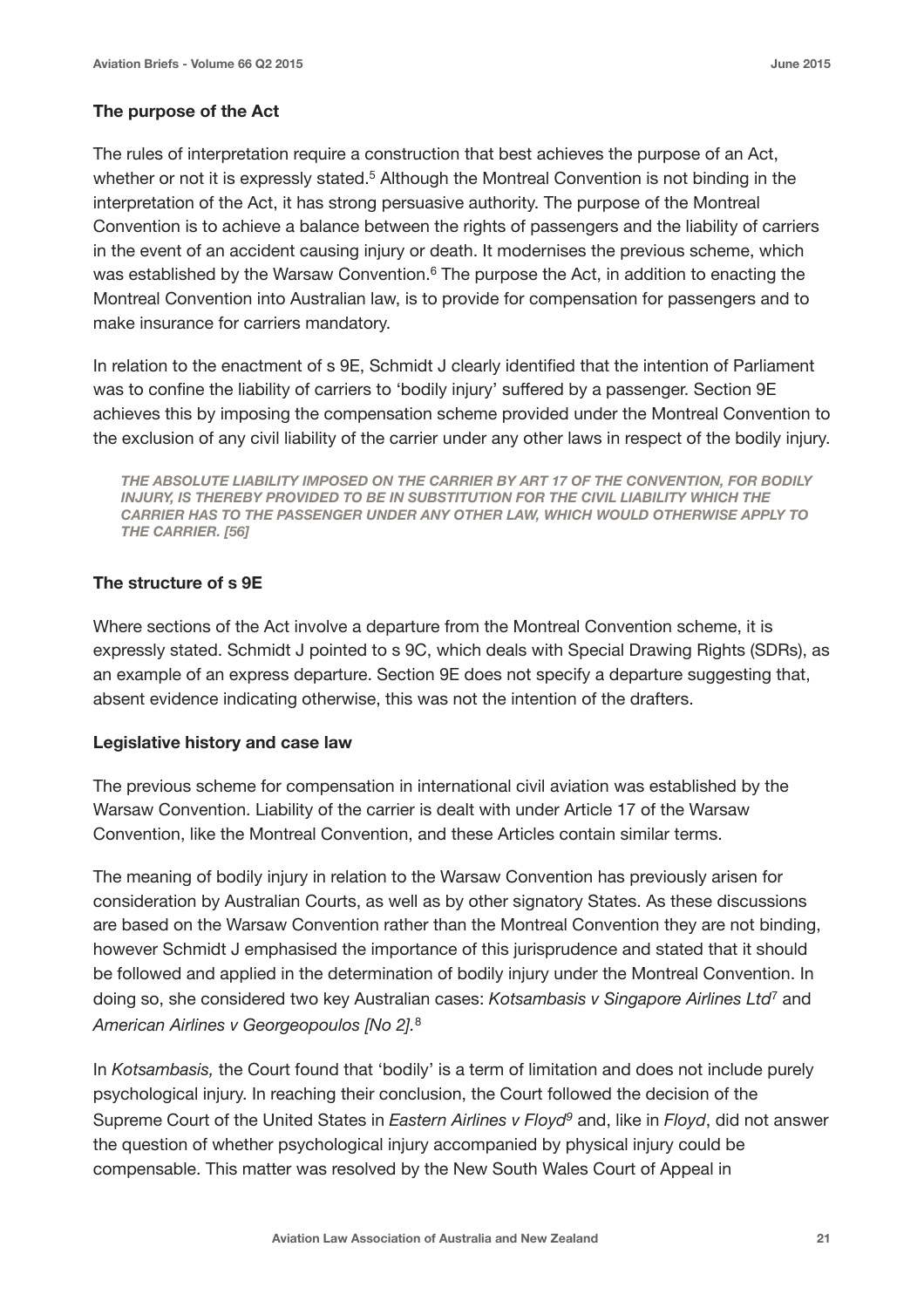*Georgeopoulos [No 2]* where it was concluded, based on Stein JA's observation in *Kotsambasis*, that psychiatric injury is recoverable 'where mental anguish follows and is caused by physical injury [or] if the psychological injury is proven to be a species of bodily injury.' The House of Lords considered these Australian decisions in *King v Bristow Helicopters Ltd; In Re M*, 10 agreeing with the approach of the New South Wales Courts to *Floyd* and their consideration of 'bodily injury.'

Schmidt J noted that 'personal injury' is also used in s 13 of the Act, which is the equivalent to s 9E but in respect to the Warsaw Convention, and that it was previously also included in s 28, in relation to interstate transport. Amendments in 2012, which brought the Act in line with the scheme provided by the Montreal Convention, replaced 'personal injury' with 'bodily injury' in s 28.11 Schmidt J noted that none of the above case law considers personal injury as it appears in s 9E and s 13, the reason being that these articles establish the liability of carriers and not the rights of passengers.

In addition, the use of the term 'bodily injury' in s 9H, which incorporates into Australian law Art 20 of the Montreal Convention in relation to contributory negligence, further supports the view that s 9E does not expand the injuries that a carrier is liable for.

### Can PTSD be considered a 'bodily injury' under the Montreal Convention?

The Court concluded that PTSD can be considered compensable bodily injury under the Montreal Convention.

The Court rejected Pel-Air's claims and stated that it gave insufficient attention to the cases of *Floyd* and *King*. Pel-Air relied on a number of US cases, including *Doe v United Airlines, Inc,12* which the Court emphasised does not accord with the reasoning in *Georgeopoulos [No 2]*, *Kotsambasis* or *King.* 

In respect to the decision in *King*, Schmidt J noted that, although in that case the claims in respect of PTSD failed, the House of Lords accepted that in certain circumstances a claim of PTSD might be considered as compensable bodily injury. Schmidt J considered a number of the observations made by the House of Lords, including those of Lord Hobhouse, in which 'bodily' is defined broadly and simply as 'pertaining to the body.' His Lordship observed that the brain, central nervous system and glands are all as much a part of the body as organs such as the heart and lungs and that bodily injury need not be visible or palpable. His Lordship observed that:

*A PSYCHIATRIC ILLNESS MAY OFTEN BE EVIDENCE OF A BODILY INJURY OR THE DESCRIPTION OF A CONDITION WHICH INCLUDES BODILY INJURY. BUT THE PASSENGER MUST BE PREPARED TO PROVE THIS, NOT JUST A PSYCHIATRIC ILLNESS WITHOUT EVIDENCE OF ITS SIGNIFICANCE FOR THE EXISTENCE OF A BODILY INJURY.* **[143]**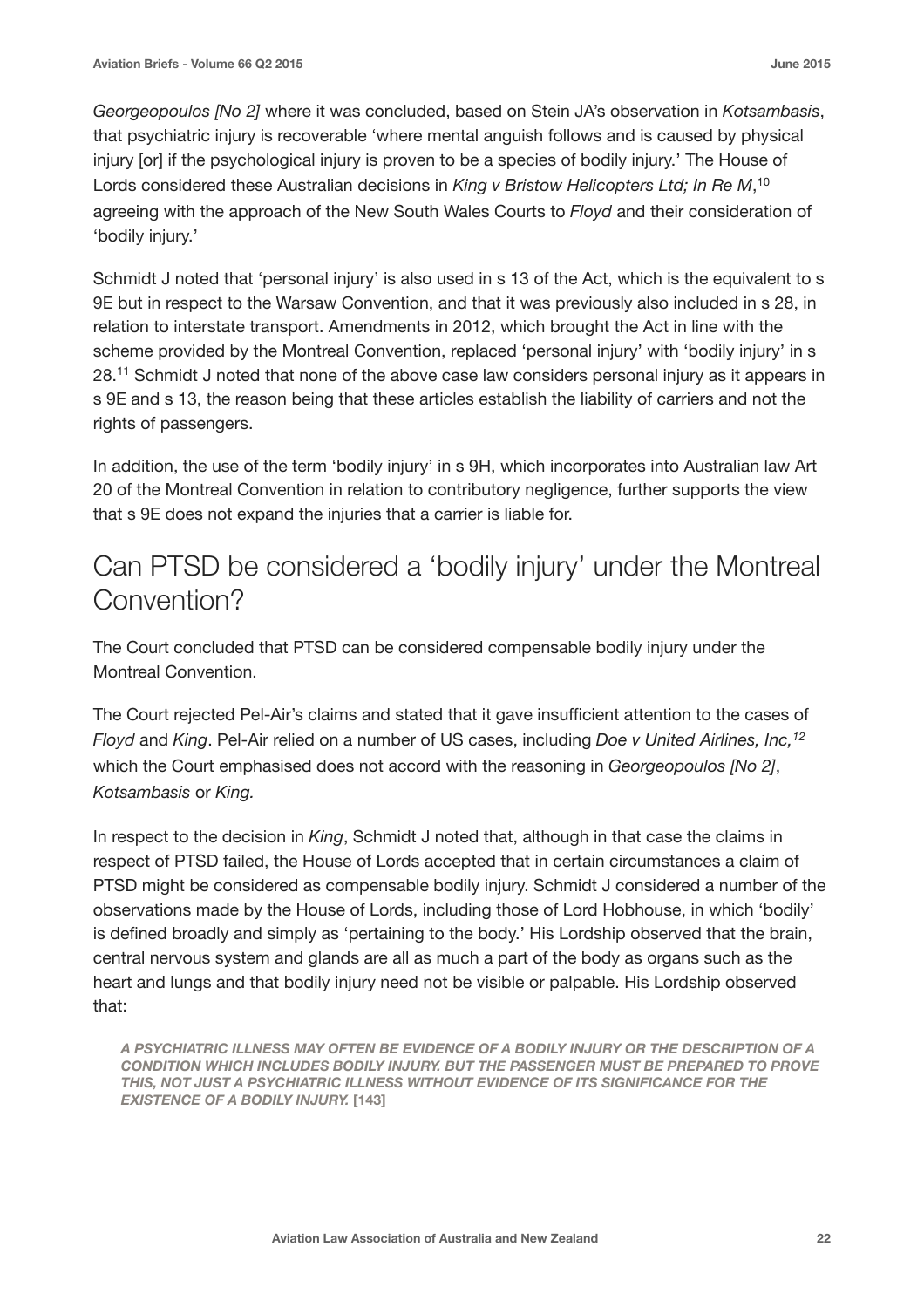### On the evidence in this case, can Ms Casey's PTSD be considered bodily injury?

Schmidt J concluded that Ms Casey had met the onus to show that she had received the PTSD at least in part from the bodily injuries that she suffered.

As a result of the accident, Ms Casey suffered serious injuries to her body, including her head, brain, neck, nerves, teeth, spine, knees and shoulder. These injuries have affected the functioning of her body, her brain and other bodily processes necessary for her brain's normal functioning. Parts of her body, including her brain, have not returned to normal functioning and her PTSD is one of three treatment-resistant psychiatric conditions that she has developed.

In determining whether Ms Casey's PTSD satisfied the requirements of 'bodily injury,' Schmidt J referred to expert evidence, which provided that the manifestations of Ms Casey's disorders reflect 'an alteration in a brain function, which was explained to be changed patterns of neurotransmitter activity and chemical changes in the brain.' Whilst the scientific knowledge associated with PTSD is not as advanced as the other psychological disorders from which she suffers, the author was of the opinion that 'the psychological changes overlap between PTSD and the other psychological disorders from which she suffers.' Accordingly, the Court found that the nature and complexity of Ms Casey's injuries meant that it was 'difficult and artificial' to differentiate between their interactions and consequences, as well as to distinguish between the physical and psychological injuries.

Schmidt J concluded that the evidence indicated that the PTSD suffered by Ms Casey had not been caused by emotional trauma alone. She noted the objective evidence that, in addition to the adverse affects to her mind caused by the accident, she had also suffered many bodily injuries which had damaged the ability of her brain to function normally. The resistance to treatment further supported the conclusion that her PTSD was the result of organic damage to her brain. The Court was satisfied that her PTSD 'involves injury to her brain and other parts of her body involved in normal brain functioning.'

#### Damages awarded

The Court awarded Ms Casey damages of non-economic loss representing 80% of the most extreme case. If her PTSD was found not to be compensable this would have been reduced to represent 70% of the most extreme case. She was also awarded damages for economic loss, treatment and care. If Ms Casey's PTSD had not been compensable there would be no adjustments to the assessment of her past or future earning capacities, although there may have been a 10% reduction, at most, to the assessment of past out of pocket expenses.

The consideration of Dr Helm's damages centred on the ongoing back pain that he suffered and in particular, the restrictions that this imposed on his capacity to work. Dr Helm was awarded damages to reflect his reduced future earning capacity, in addition to damages for noneconomic loss, treatment and care.